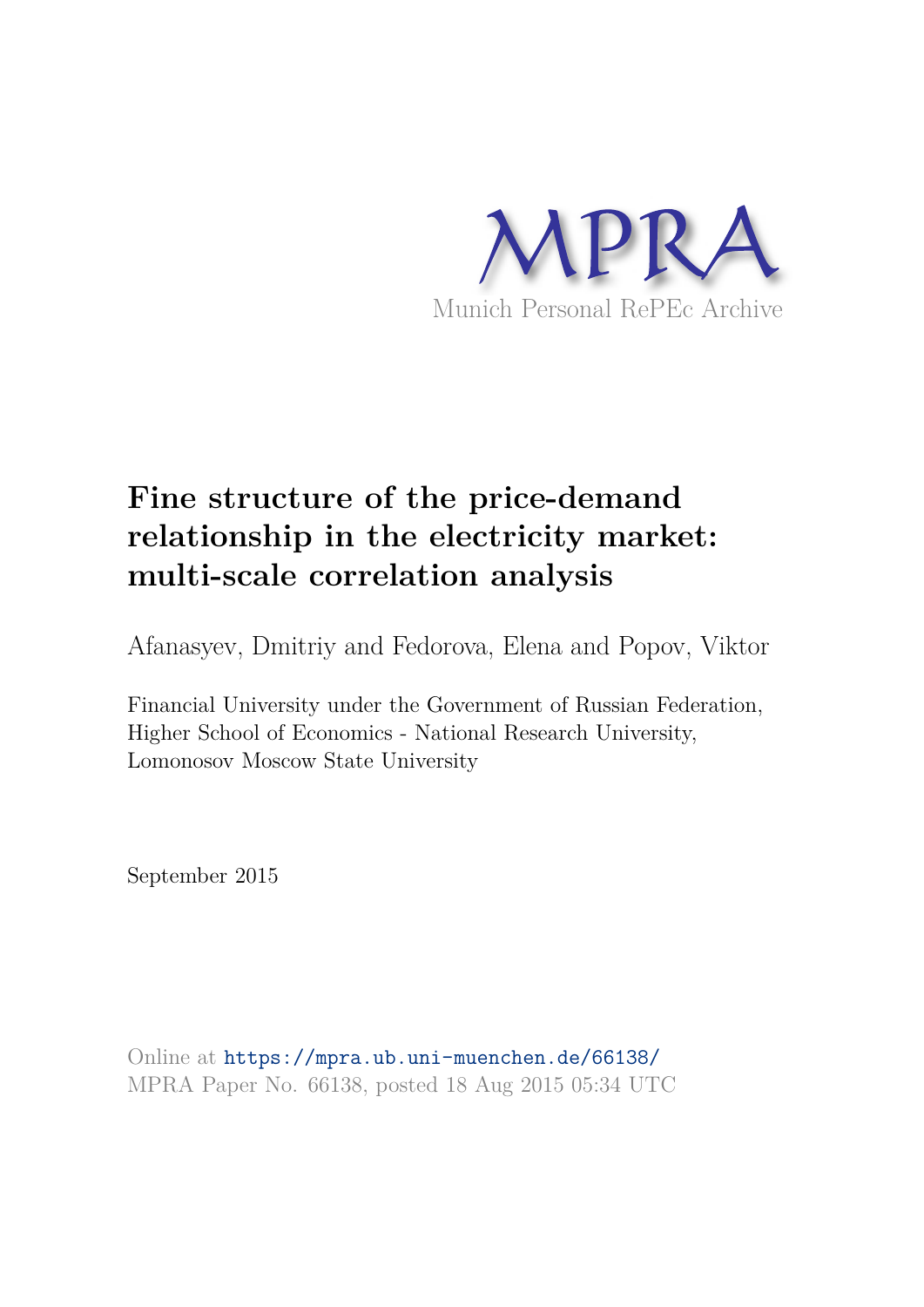## Fine structure of the price-demand relationship in the electricity market: multi-scale correlation analysis<sup> $\tilde{\mathbf{x}}$ </sup>

Dmitriy O. Afanasyev<sup>a,∗</sup>, Elena A. Fedorova<sup>b,a</sup>, Viktor U. Popov<sup>c,a</sup>

*<sup>a</sup>Financial University under the Government of Russian Federation, Moscow, Russia <sup>b</sup>Higher School of Economics - National Research University, Moscow, Russia <sup>c</sup>Lomonosov Moscow State University, Moscow, Russia*

### **Abstract**

The price-demand relationship in the electricity market is a complicated phenomenon. In order to thoroughly investigate the peculiarities of this relationship, a multi-scale correlation analysis of electricity price and demand is carried out in this research. Using a modified method of socalled time-dependent intrinsic correlation (TDIC) (Chen et al., 2010), based on the complete ensemble empirical mode decomposition with adaptive noise (CEEMDAN) (Torres et al., 2011), and bootstrapping, we investigate the problems of dynamic interconnection between electricity demand and prices over different time scales (i.e. its fine structure). We formulate and test three hypotheses on the type and strength of correlations between them in the short-, medium- and long-runs. In this research we analyze the data from two largest price zones of Russian wholesale electricity market: Europe-Ural and Siberia. These two zones differ from each other by the structures of electricity generation and consumption. It is shown that these two price zones significantly differ in internal price-demand correlation structure over the comparable time scales, and not each of the theoretically formulated hypotheses is true for each of the price zones. This allows us to conclude that the answer to the question whether it is necessary to take into account the influence of demand-side on electricity spot prices over different time scales, is significantly dependent on the structure of electricity generation and consumption on the corresponding market.

*Keywords:* electricity spot price, electricity demand, price-demand correlation, empirical mode decomposition, time-dependent intrinsic correlation, trend estimation

## **1. Introduction**

It is well-known that competitive equilibrium price on most commodity markets is formed as the result of demand and supply interaction. Though, as compared to these commodity markets,

*URL:* http://dmafanasyev.ru (Dmitriy O. Afanasyev)

 $*$ Matlab codes used in this article are available for download here: http://dmafanasyev.ru/ fine-structure-electricity-market/. CEEMDAN implementation for Matlab is available here: http://www. bioingenieria.edu.ar/grupos/ldnlys/. If you use the codes from this paper in yours own researches, please do not forget to cite this article as well as Torres et al. (2011).

<sup>∗</sup>Corresponding author. Financial University under the Government of the Russian Federation, Department of Financial Management. Postal address: 125993, 49 Leningradskiy Prospect, Moscow, Russia. Telephone: +7 926 6320115

*Email addresses:* dmafanasyev@gmail.com (Dmitriy O. Afanasyev), ecolena@mail.ru (Elena A. Fedorova), masterlu@mail.com (Viktor U. Popov)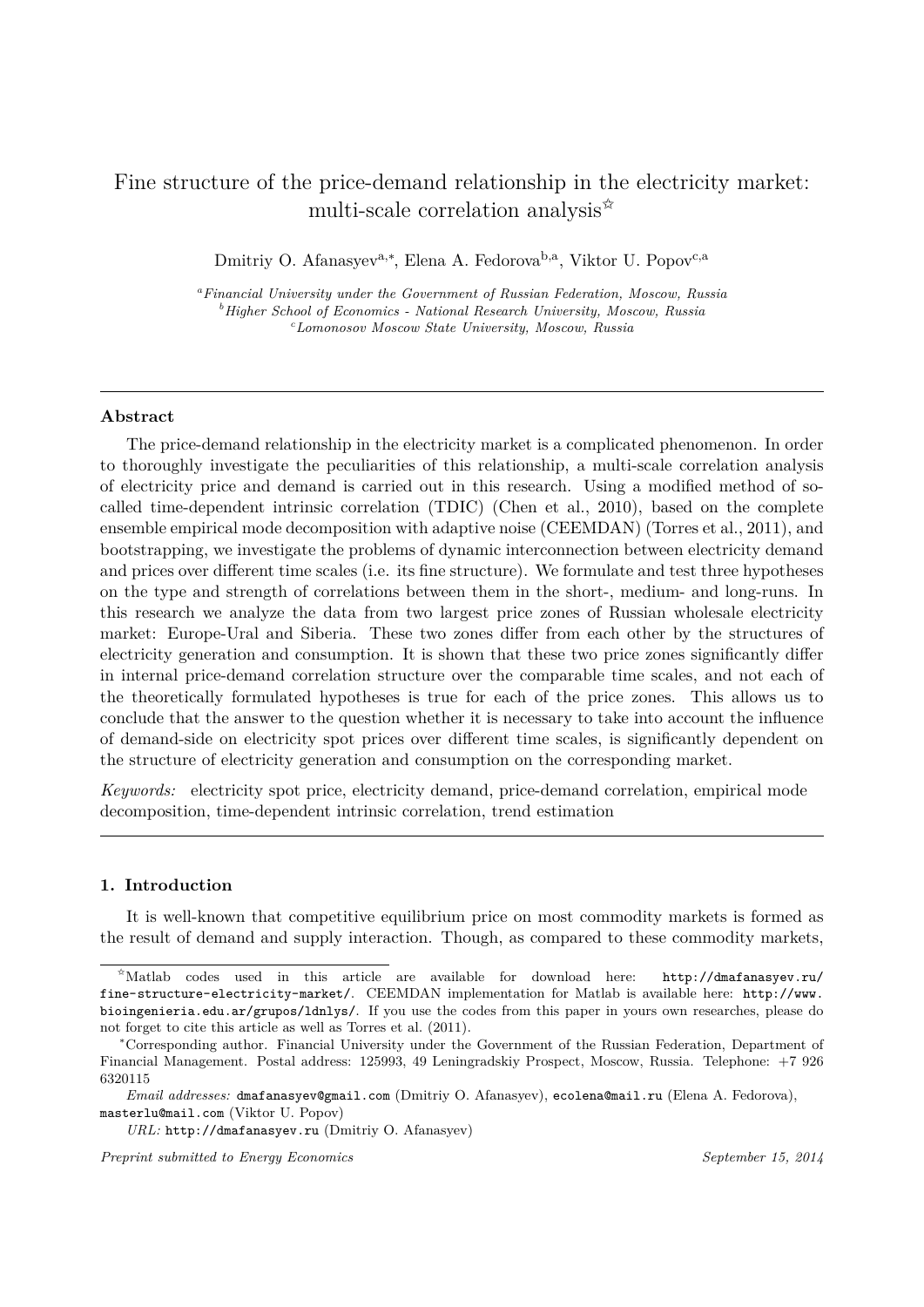electricity market has several peculiarities caused by physical properties of the subject being traded. Among these properties it is worth mentioning the following: (1) electricity cannot be stored in large amounts; (2) the moment of electricity production coincides with the moment of its consumption; (3) electricity producers often cannot refuse to deliver electricity even if the the price for it is insufficiently high; (4) the short term price elasticity of electricity demand is low; (5) there are daily, weekly, and annual seasonalities in electricity demand; (6) there are significant price peaks (both positive and negative); (7) the long term mean reverting of the price.

Most authors agree that demand structure and its fluctuations are fundamental factors in electricity price determination. In their seminal paper Skantze et al. (2000) use exponential price form of the following kind  $P_t = exp(\alpha D_t + \beta C_t)$ , where  $P_t$  is electricity price at time *t*,  $D_t$  is the corresponding demand volume (or load),  $C_t$  is the capacity (or supply).  $D_t$  and  $C_t$  are assumed to be stochastic and following the two-factor Ornstein-Uhlenbeck process (OU-process) with zero correlations.

Barlow (2002) studied electricity demand as a "non-linear OU-process" (NLOU). The price of electricity was related to its demand via a compound function comprising linear, power, and exponential forms (which are controlled by a special parameter).

Cartea and Villaplana (2008) used the observed data on the available generated power to calculate  $C<sub>t</sub>$  as well as correlation between the demand and supply (the authors employed correlated OU-processes in the specification of their model).

Fuss et al. (2013) in their paper took into account the fact that both electricity demand and its volatility have seasonality and depend significantly on the time of the year. The authors used a time-dependent volatility function as it was proposed earlier in Geman and Nguyen (2005). In order to take into account demand seasonality, the authors introduced linear trend and a set of dummy variables (for months, weekends, and national holidays) into the specification of their model.

Coulon and Howison (2009) proposed parametric approach to approximation of bid stack *B<sup>t</sup>* by using different probability distributions. In this case the price of electricity  $P_t = B_t(x)$  is an *x*-quantile of the corresponding distribution. The value *x* can be represented both by the demand volume  $D_t$  itself, and a share of the available capacity  $D_t/C_t$  (see Coulon and Howison, 2009). More detailed review of approaches to electricity price modeling can be found, for example, in Carmon and Coulon (2014).

Although all the above-mentioned authors agree that electricity demand influences significantly electricity price, there are at least two issues to be mentioned that are typical for the studies in this domain.

First, it is implicitly assumed in these studies that the correlation between electricity price and demand is constant or at least doesn't change significantly over the period under investigation. This results in the parameters of the corresponding models being fixed over time. It is worth noting that some authors use Markov regime-switching models (see, for example, Zachmann, 2013), that allow parameter changes over time which lets partially abandon such a restrictive limitation. Still, over the time period corresponding to a specific regime (which in general can be quite long), both parameters and correlations remain constant. Moreover, as to our knowledge, in the papers employing Markov regime-switching models, the authors tend to analyze the question of price peaks identification (see, for example, De Jong, 2006; Janczura et al., 2013), to study cointegrated processes (see, for example, Haldrup et al., 2010) and market behavior forecasting (see, for example, Kosater and Mosler, 2006), but do not discuss the problems of dynamic influence of electricity demand on the price of electricity.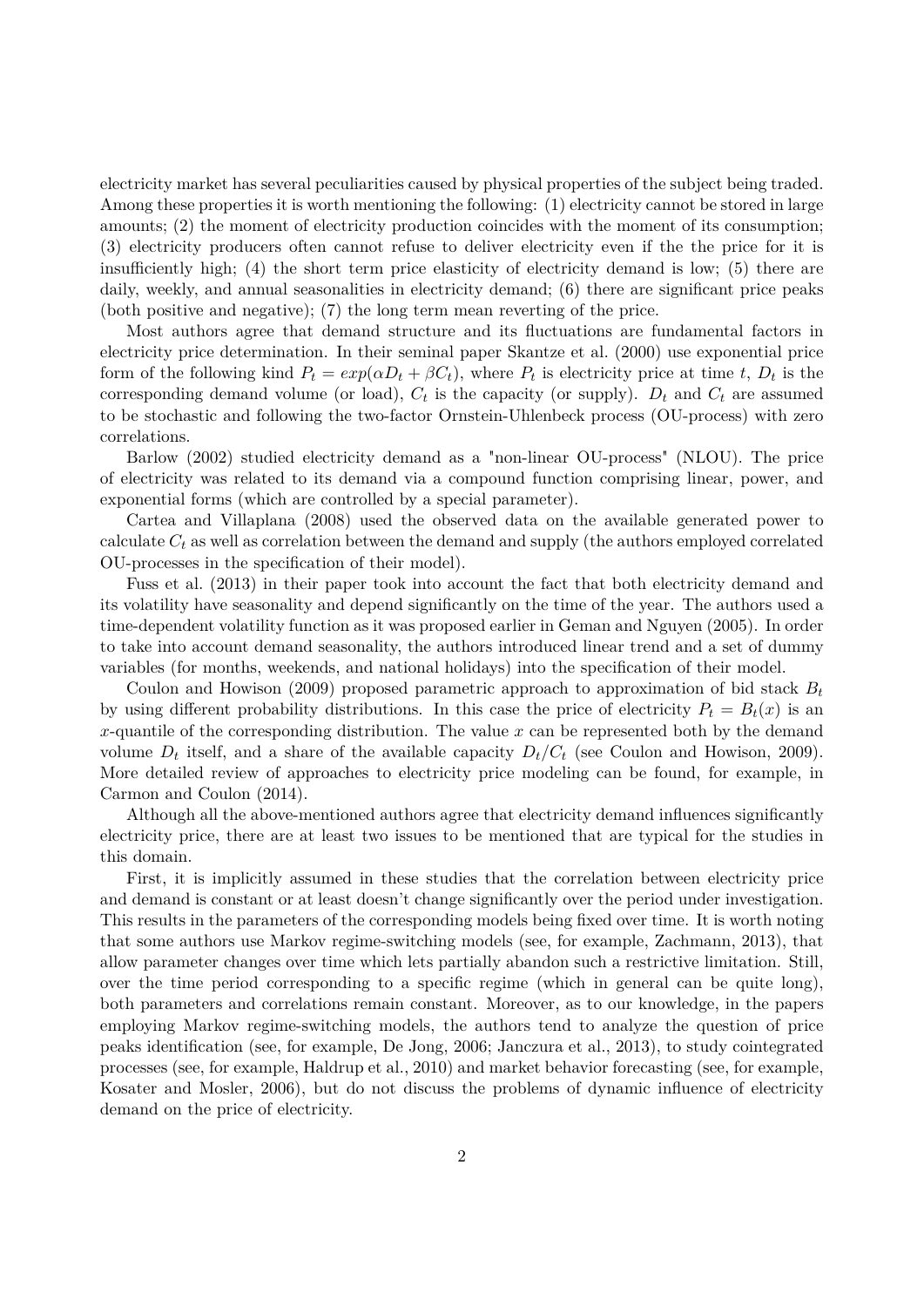Second, to our knowledge, most of the studies on the subject matter explicitly or implicitly assume that removal of trend-seasonal component makes the corresponding time-series stationary that is tested using the classical unit-root tests (for example, ADF or KPSS). The obtained trend components are then used to study the long term dynamics of electricity price and demand, while the stochastic component is used to study short term fluctuations. At the same time, the fact that the tools used for deterministic components extraction, in most cases, cannot correctly handle neither non-stationary time-series (moving average over the given calibration period, exponentially weighted moving average, dummy variables regression, Fourier transformation), nor non-linear time-series (wavelet decomposition), is often simply ignored. The empirical trend extracted with these methods from substantially non-stationary and non-linear processes is very likely to differ from the original trend. Taking this into account it should be noted that the model parameters for such long term components are likely to incorrectly reflect the actual situation. The same is true for stochastic components since they are obtained by removing the incorrectly estimated time trend and are expected to have bias.

Third, a relatively small number of studies have focused on the quantitative assessment of correlations in the electricity markets. Uritskaya and Serletis (2008) using the detrended fluctuation analysis (DFA) showed that the dynamics of prices in the Alberta and Mid Columbia markets exhibit scale-dependent behavior. The fluctuations of prices differ significantly from Brownian motion and exhibit large-scale correlations. Alvarez-Ramirez and Escarela-Perez (2010) using DFA and the Allan factor method, conducted an analysis of the correlations, both in price and demand dynamics. They showed that takes place not only scale-dependent behavior, but also time-dependent with the annual cycle. At the same time, in these papers the correlation between price and demand has not been investigated.

In order to fill these gaps, the current research considers the questions of price-demand dynamic correlations in the electricity market over different time scales. Considering the results Uritskaya and Serletis (2008); Alvarez-Ramirez and Escarela-Perez (2010) we assume that price-demand correlation is time-dependent. Thus, in order to correctly take into account substantial nonstationarity and non-linearity of the studied processes, the analysis of this correlation should be carried out over different time scales which reflect their internal structure. Moreover, averaging this dynamic correlations we obtain a peculiar interconnection between electricity price and demand at each of these time scales. We call this approach a multi-scale correlation analysis or a fine-structure correlation analysis.

Using the terminology of Kydland and Prescott (1990), we will say that two time-series have procyclical, acyclical, or countercyclical correlation, if its value is positive, zero, or negative respectively. In order to characterize the strength of correlation we will use the following categories: zero correlation  $(0.00-0.13)^1$ , weak correlation  $(0.13-0.30)$ , moderate correlation  $(0.30-0.70)$ , and strong correlation (0.70–1.0).

In this research we formulate the following three hypotheses on the behavior of electricity price-demand correlation over different time scales.

H1. In the short term (up to 1 week) price-demand correlation is strongly procyclical. This reflects the two well-known facts. First, electricity prices are substantially influenced by the business cycle of consuming companies (week seasonality). Second, since the short term price elasticity of demand is extremely low, then sharply increasing electricity consumption within limited

<sup>&</sup>lt;sup>1</sup>The lower bound equals 0.13 since this is the threshold value for rejection of the two-sided null hypothesis  $\rho = 0$ .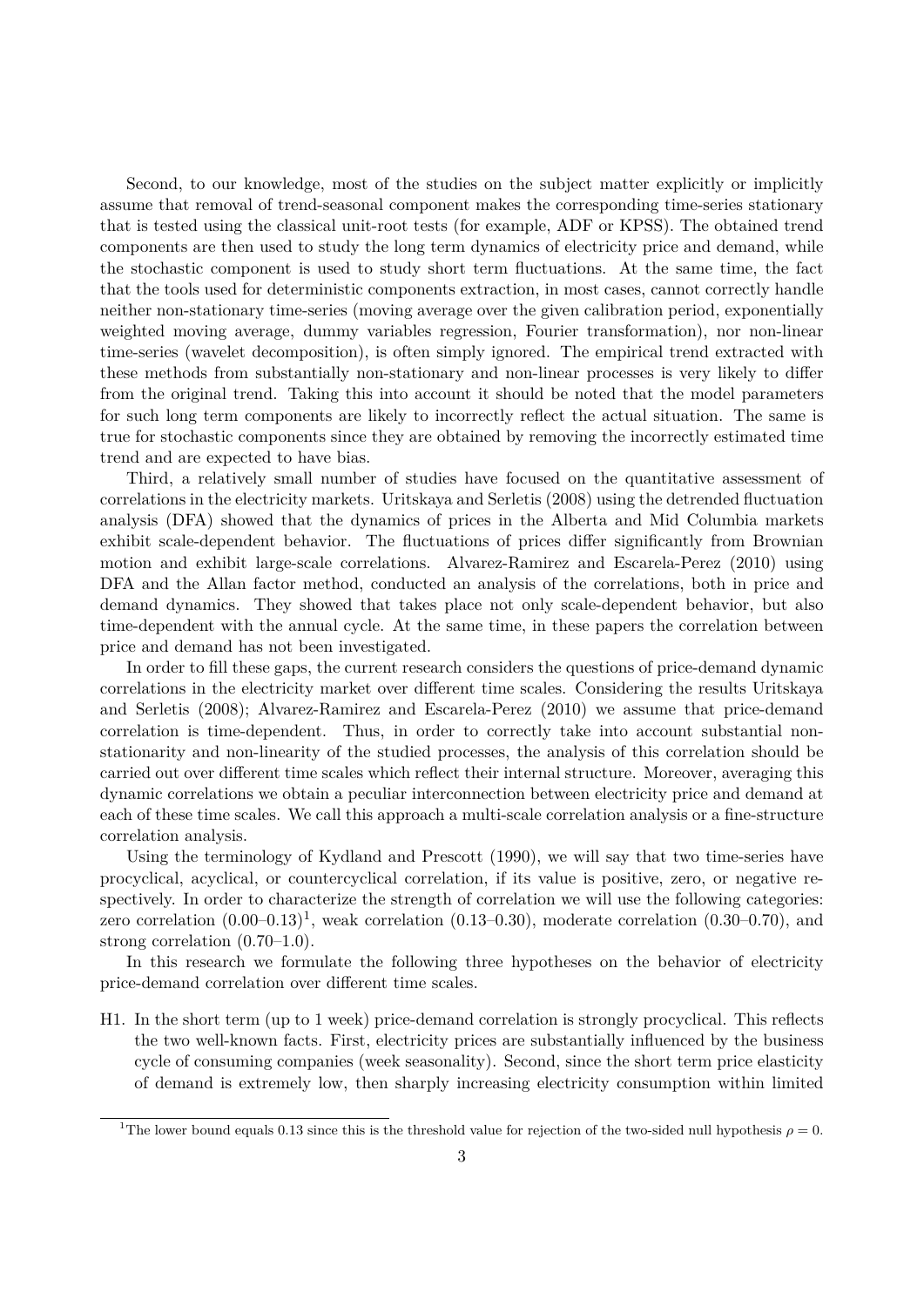planned power generation leads to a substantial increase in electricity prices. In literature, this phenomenon is called "spike".

- H2. In the medium term (from 2 weeks to 6 months) electricity price-demand correlation is acyclical or weakly procyclical since in that case demand fluctuations are smoothed by power generating companies who have time to adjust capacity to the demand over the corresponding time scales.
- H3. In the long term (more than 6 months) electricity price-demand correlation is weakly countercyclical since a decrease in electricity demand over these time scales will lead to an increase of average total costs of power producers (which will be caused by an increase in average fixed costs) and therefore, to an increase in electricity price. In turn, a long term price growth will make the consumers optimize their electricity demand causing its reduction.

In order to test these hypotheses we employ a relatively new, but already having a good account technique – empirical mode decomposition (EMD). It was first proposed in Huang et al. (1998) and makes local and high-adaptive decomposition of a time-series into intrinsic mode functions (IMF) with different average time-scales: from low frequency to high frequency components.

The main advantage of EMD is its ability to handle non-stationary and nonlinear processes since this technique has no a priori assumptions regarding these properties of time-series under consideration. Still, each of the obtained IMFs reflects the dynamics of the time-series at a specific time scale which allow to study the fine structure of the time-series, which we mentioned above<sup>2</sup>.

Recently, a number of modifications of EMD was proposed to improve its characteristics and solve the problems concerned with the empirical nature of this technique. Wu and Huang (2009) introduced an ensemble empirical mode decomposition (EEMD) in order to obtain more accurate estimates of IMFs and to solve the problem of mode mixing. Torres et al. (2011) proposed to use complete ensemble empirical mode decomposition with adaptive noise (CEEMDAN), which does not generate excessive IMF by using adaptive white noise and is more computationally parsimonious than EEMD. To analyze correlation of IMFs over the corresponding time scales we will use timedependent intrinsic correlation (TDIC) proposed in Chen et al. (2010).

EMD and its modifications, even taking into account their popularity in signal processing, are still quite rarely used in electricity markets analysis. Perhaps, we can mention only relatively limited number of such studies: Dong et al. (2011) (forecasting electricity price, EMD is used to remove high-frequency and seasonal components from the price time-series), Mhamdi et al. (2010) (comparison of EMD and Hodrick-Prescott filter while extracting trend component from peak load data), An et al. (2013) (electricity demand forecasting; EMD is used to clean the time-series from noise), Ismail (2013) (prediction of peak load via forecasting separate IMFs), Ghelardoni et al. (2013) (long term forecasting of electricity consumption).

As to our knowledge, multi-scale price-demand correlation analysis on the wholesale electricity market with application of CEEMDAN and TDIC has not been carried out earlier in other studies. <sup>3</sup>. Other distinguishing features of our study are as follows: 1) we run price-demand correlation

 $2\text{As it was is mentioned in the C.}$  (2012), under EMD a time-series can be considered as the choir of singers with voices of different tone.

<sup>&</sup>lt;sup>3</sup>It is worth noting that in Oladosu (2009) the author uses EMD and cross-correlation analysis to study the relation of the US economy and oil prices. To some extent, our idea is analogous to that study but we apply more effective technique of decomposition and a principally different approach to correlation calculation. Besides the technical aspects, our study lie completely in a different scientific domain.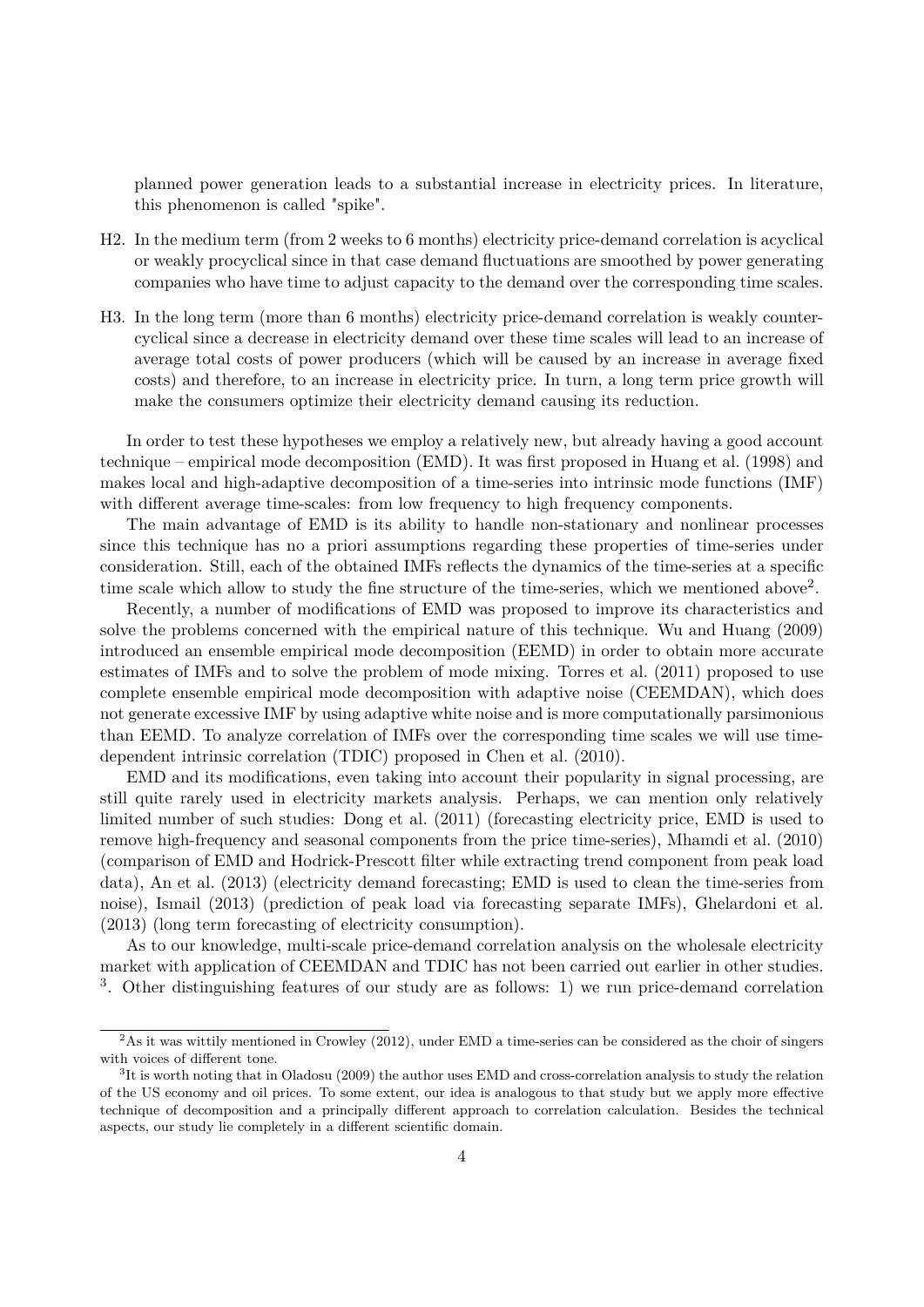analysis in the short, medium and long terms, i.e. we analyze intrinsic price determination mechanisms influenced by demand side; 2) we use a modified method of calculation of time-dependent intrinsic correlation, based on CEEMDAN and its averaging with bootstrap; 3) we propose two additional criteria (low frequency and statistical) to find IMFs that make trend; 4) we consider now comparatively less studied developing electricity markets of Russia in its two largest price zones: Europe-Ural and Siberia.

The rest of the paper is organized as follows. In section 2 we discuss the methodology of current research: EMD / EEMD / CEEMDAN, trend-cyclic component extraction and TDIC. In section 3 the data used are briefly described. Section 4 discusses the results. Section 5 concludes.

## **2. Methodology**

## *2.1. Empirical mode decomposition*

Empirical mode decomposition (Huang transformation) is a method that was first proposed in Huang et al. (1998) and allows to decompose an initial signal (i.e. time-series) into oscillating components in order to study a fine structure of that signal or time-series. EMD is actually a part of more general procedure known as Hilbert–Huang transformation (HHT) and by its nature resembles other well-known decompositions: Fourier decomposition and wavelet transformation. Although EMD does not suffer from the disadvantages that are attributed to these two decompositions. In order to obtain an adequate result while applying Fourier decomposition it is necessary that the initial signal be stationary, linear and defined over an infinite horizon. Wavelet decomposition using localized in time and quickly decaying basis functions (wavelets) partially loosens these limitations allowing the signal to be non-stationary and finitely defined. Still, this does not solve the problem of signal's possible nonlinear nature. Moreover, a common disadvantage of both methods is a priori defined decomposition basis which is either given by the type of transformation (in case of Fourier transformation) or is chosen from a given family of functions (in case of wavelet transformation).

It is obvious that no signal or process (including financial processes) is likely to be stationary or linear. And a priori choice of basis functions is often based on some speculative and rarely objective assumptions. This is why we can say that application of classical methods of decomposition may be not quite justified causing misleading results. By its nature, EMD can handle and overcome all these "unpleasant" properties of a time-series.

When applying EMD, an input signal is decomposed into a sum of IMFs that meet the following two conditions (see (Huang et al., 1998)): (1) the number of extrema and the number of zero crossings (the intersection of the time axis) must be equal or must differ by no more than 1; (2) at any time moment, the average value of the envelope built at the local maxima and the envelope built on local minima is equal to zero. In order to find IMF, an iterative algorithm of original signal sifting can be used, which was proposed in Huang et al. (1998). The original signal  $x[t]_{t \in (1,T)}$  (a realization of stochastic process  $\mathbf{X}$ ) can be reconstructed as a sum *I* of IMFs obtained (the empirical basis of decomposition) and the residual *r*[*t*]:

$$
x[t] = \sum_{i=1}^{I} IMF_i[t] + r[t].
$$
\n(1)

EMD allows to decompose the input signal into components that reflect its intrinsic structure over different time scales. And each next IMF corresponds to a longer time scale. This allows to use EMD to study fine structures of financial processes.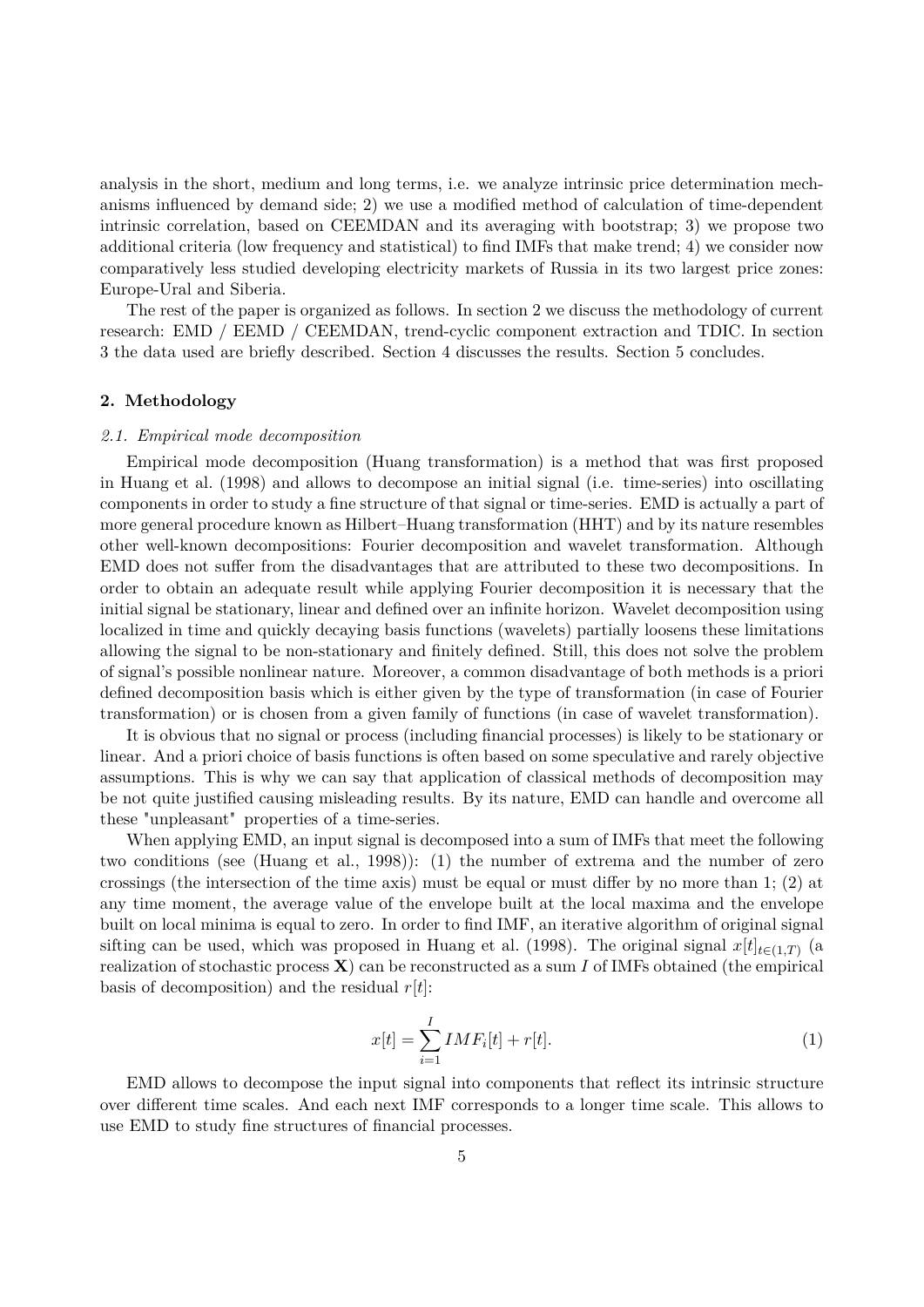The main disadvantage of classical EMD is the problem of mode mixing: components corresponding to different time scales sometimes appear to be mixed within one IMF or a component corresponding to a specific time scale appears to be included into different IMF. To overcome this disadvantage Wu and Huang (2009) proposed a modification of EMD - ensemble empirical modes decomposition (EEMD).

The main idea of EEMD is that EMD iterates quite a lot of times, and at each iteration the initial signal is added with different realizations of white noise  $n_k[t] \sim N(0,1)$  with a limited amplitude  $\alpha$ :  $x_k[t] = x[t] + \alpha n_k[t]$ . As a result, there is a number of  $IMF_i^k[t]$ , where  $k = (1, \ldots, K)$ is the iteration number. More accurate estimate *IMF<sup>i</sup>* is obtained by simple averaging of the IMFs.

EEMD allows to effectively solve the problem of mode mixing but creates two new problems: (1) the reconstructed signal  $x[t]$  contains a residual noise which is introduced by the white noise added during the iterations; (2) different realizations of the noise can cause different number of IMFs. In order to solve these new problems Torres et al. (2011) proposed to use complete ensemble empirical modes decomposition with adaptive noise (CEEMDAN). The main difference of CEEMDAN from EEMD lies in the way the white noise is added. In case of EEMD each signal realization with noise is decomposed into modes independently thus the residuals for each realization are also independent introducing their individual input into the final residual of decomposition. CEEMDAN adds noise not to the original signal but to the residual obtained at the previous iteration. And it is not the noise itself that is used but its corresponding mode obtained by EMD. Thus, in CEEMDAN the noise is adaptive and does not create additional input to the original signal because its influence is being averaged at each iteration. Following Torres et al. (2011), let  $E_i(\cdot)$  be the operator of taking *i*-th mode obtained by EMD (with  $E_0(x[t]) = x[t]$ ), and  $IMF_i$  be the mode that is extracted by CEEMDAN. Setting  $r_0[t] = x[t], i = 1$ , CEEMDAN consists of the following steps (Torres et al., 2011; Colominas et al., 2012):

1. Extract the first mode for *K* realizations of white noise  $r_{i-1}[t] + \alpha_{i-1}E_{i-1}(n_k[t])$  and find the *i*-th mode of the original signal by averaging the obtained result:

$$
\widetilde{IMF}_{i}[t] = \frac{1}{K} \sum_{k=1}^{K} E_{1}(r_{i-1}[t] + \alpha_{i-1} E_{i-1}(n_{k}[t])) \tag{2}
$$

It is worth noting that for  $i = 1$  we get  $\widetilde{IMF}_1[t] = \frac{1}{K} \sum_{k=1}^{K} E_1(x[t] + \alpha_0 n_k[t]) = \overline{IMF}_1[t],$ i.e. the first mode obtained by CEEMDAN coincides with the one obtained by EEMD.

- 2. Calculate the *i*-th residual as follows:  $r_i[t] = r_{i-1}[t] \widetilde{IMF}_i[t]$
- 3. If *r<sup>i</sup>* [*t*] has at least 2 extremum points then re-iterate for the next *i*.

The initial signal  $x[t]$  can be reconstructed with the obtained modes  $\widetilde{IMF}_i[t]$  using the formula analogous to  $(1)$  – this is why the decomposition proposed by Torres et al.  $(2011)$  is complete. As it is shown in Colominas et al. (2012), CEEMDAN, as compared to EEMD, has some robustness to changes in the amplitude of the noise being added. The reconstruction error does not depend significantly on the signal-noise ratio (SNR), while the global minimum of it is found at the am-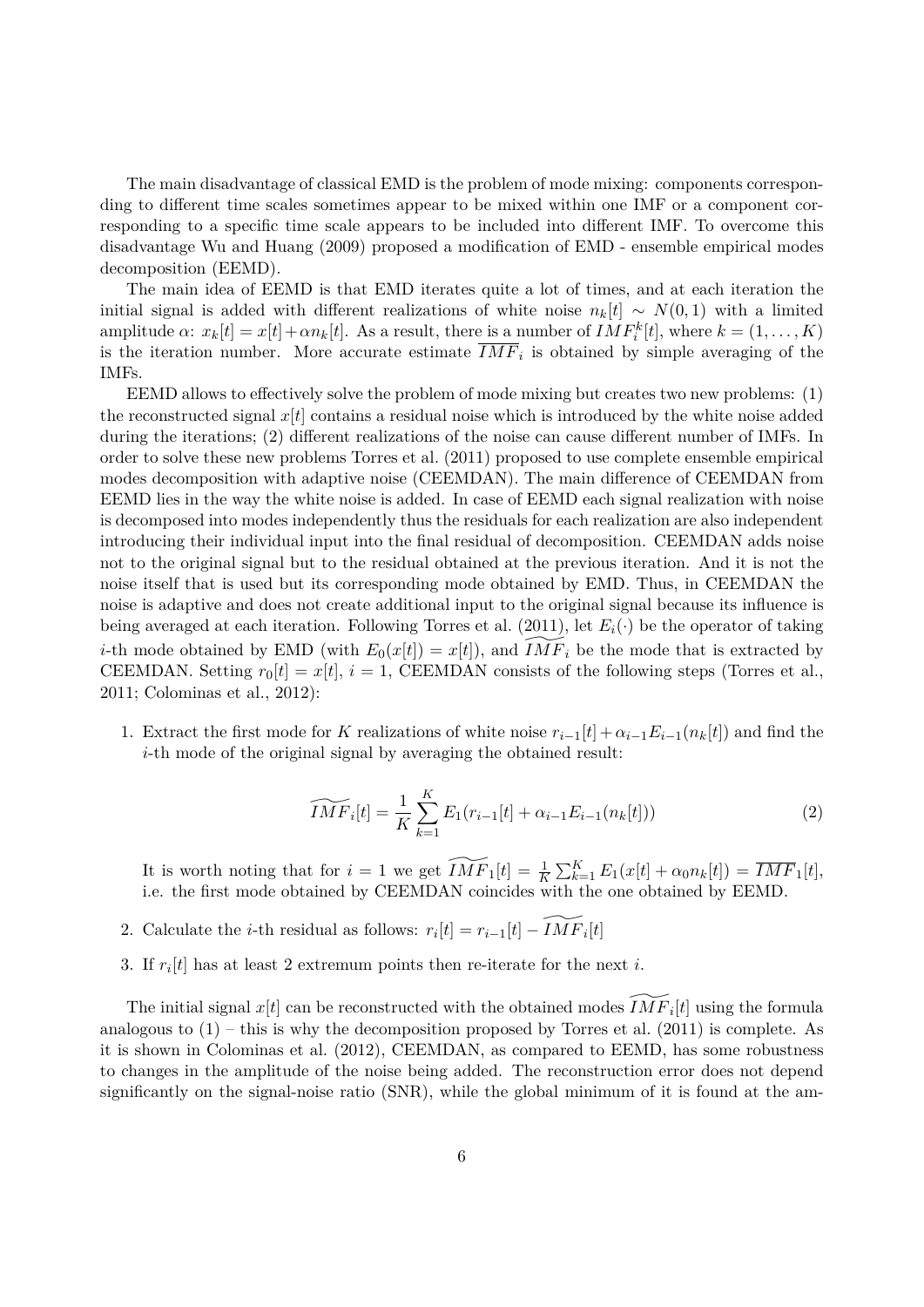plitude equal to  $0.2<sup>4</sup>$ . This is the specific value we use in this study. It is also worth noting that CEEMDAN is computationally more effective than EEMD since the former requires much less iterations for signal sifting. All this justifies the application of CEEMDAN for extracting intrinsic modes of electricity price and demand time-series being studied.

#### *2.2. Time dependent intrinsic correlation*

Correlation is a comparatively simple for calculation and interpretation statistic, which makes it widely used in econometrics. Still, when calculating the correlation coefficient for two processes, one implicitly assumes that these processes are stationary and linear. Not taking this into account often results in the situation when the correlation calculated for two non-stationary time-series may appear statistically significant while it is a priori known that there is no relation between the time-series over the whole sample or a subsample. This phenomenon is called "spurious" or "nonsense" correlation (Yule, 1926). This phenomenon is caused by the fact that non-stationary and nonlinear processes may have both time-variable frequency and non-stable phase with constant frequency.

In order to overcome these problems, Papadimitriou et al. (2006) proposed to use local (or timedependent) correlation which is calculated using the traditional formula but over some "window" *t<sup>ω</sup>* that "moves" over the whole time period. Still, first, this approach does not make it clear how to choose the size of window  $t_{\omega}$ , and, second, does not allow to find correlations in the case when the input signal consists of several modes corresponding to different time scales (frequencies). These two problems are solved by EMD-based time-dependent intrinsic correlation (TDIC) introduced in Chen et al. (2010).

Chen et al. (2010) proposed to use EMD to decompose the input signal into IMF corresponding to different time scales and to calculate pair-wise local correlation between the IMFs. In order to find the size of window  $t_{\omega}$  it is proposed to use instantaneous periods obtained by Hilbert transformation of IMFs<sup>5</sup>. Instantaneous period  $T[t]$  is a highly local characteristic of a signal since it is calculated as a result of singular Hilbert transformation and taking a derivative of instantaneous phase  $\theta$  with respect to time. The algorithm of TDIC calculation has the following steps (Chen et al., 2010):

- 1. With EMD the initial signals  $x_j[t]$ ,  $j = 1, 2$  are decomposed into *I* intrinsic modes  $IMF_i^j$ ,  $i =$ 1*, . . . , I*.
- 2. For each IMF, Hilbert transformation is applied, instantaneous phases  $\theta[t]$  are found, and instantaneous periods  $T_i^j$  $\frac{d}{i}[t] = 1/\dot{\theta}_i^j$  $i<sub>i</sub><sup>j</sup>[t]$  are calculated at each time moment, where  $\cdot$  denotes the derivative with respect to time.
- 3. Find the size of window for each time moment t as  $t_{\omega}^n[t] = [t nt_i^h[t]/2 : t + nt_i^h[t]/2]$ , where  $t_i^h[t] = \max(T_i^1[t], T_i^2[t])$  is the maximum instantaneous period for two IMFs, and  $n \geq 1$  is the number of times these periods fall into the window. For the purposes of current study  $n=1$ .

<sup>&</sup>lt;sup>4</sup>In general, noise amplitude  $\alpha_{i-1}$  in CEEMDAN may differ for each of the *IMF*<sup>*i*</sup>. Still, following the idea of Colominas et al. (2012), in this paper we assume that the amplitude is the same for each *i*.

<sup>&</sup>lt;sup>5</sup>The idea of using Hilbert transformation to analyze the spectrum of IMFs was given in Huang et al. (1998), and, as it was said above, along with EMD is called Hilbert-Huang transformation (HHT). We are not going to dwell on the mathematical details of Hilbert transformation since it is quite well described in many papers and the inclined reader can study it him/herself.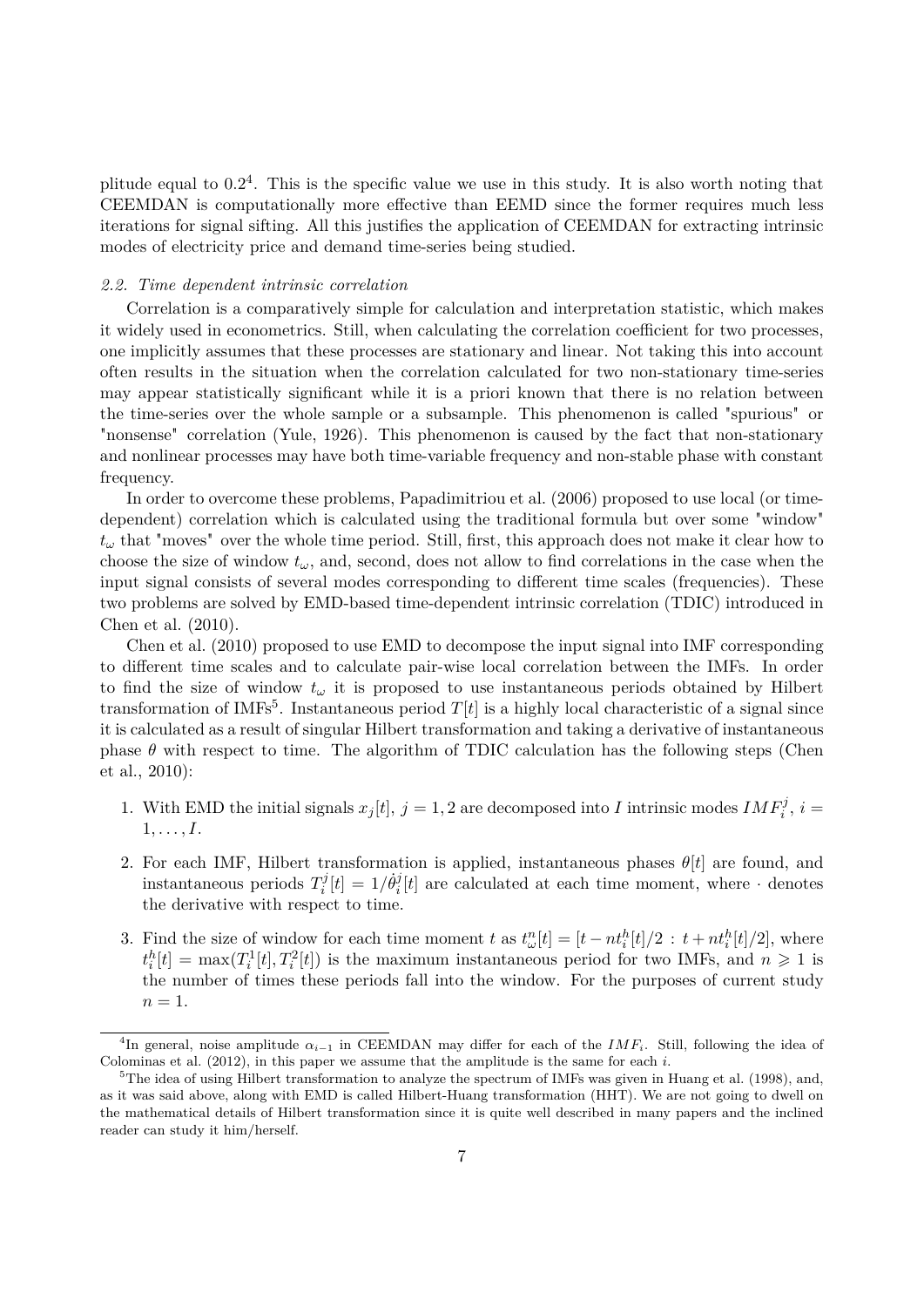## 4. For each pair of IMFs TDIC is calculated at each moment of time as follows:

$$
\rho_i^n[t] = corr(IMF_i^1[t_w^n], IMF_i^2[t_w^n])
$$
\n(3)

In this research we apply this relatively new approach to study the fine structure of electricity price-demand correlation. We have extended and modified this approach. First, instead of EMD we use more robust method (CEEMDAN) which allows us to avoid the problem of mode mixing and always obtain the same number of empirical modes during decompositions. Second, we calculate TDIC not for each pair of IMFs, but only for those IMFs whose frequencies do not differ significantly. This is justified by the consideration that such modes correspond to comparable time scales of studied processes, over which correlation may have some economic sense and not be a formal statistic. The average period of an IMF can be estimated by the number of local extrema and zero crossings (Rilling et al., 2003). Third, in order to reveal the most typical (averaged) characteristic of IMF relation, we also propose to analyze median  $\rho_i^n[t]$ . To obtain more accurate estimates of median and its confidence interval we use bootstrapping (Efron, 1979), while to test its statistical significance we apply classical t-test on bootstrapped sample. Fourth, since several last IMF in decomposition represent the components of trend then, in our opinion, their correlation should be analyzed separately from other pair-wise IMF correlations.

In the next section we discuss how EMD can be used to extract trend from non-stationary time-series.

## *2.3. Trend estimation*

The problem of trend-cyclic component extraction from electricity prices was studied earlier in several papers (see, for example, Trück et al., 2007; Janczura et al., 2013). Still, there is no single method to apply to this problem, and the authors use quite different approaches. Several of them can be mentioned here: regression with time trend, regression with dummy variables, moving average or median for given calibration window, exponentially weighted moving average, Fourier decomposition, Hodrick-Prescott filter, as well as wavelet decomposition.

Besides the absence of a single interpretation of the term "trend" and a common view on the best method of its estimation, there is yet another problem. As it was shown in Janczura et al. (2013), there is a significant influence on the extraction of deterministic components in electricity price time-series with the above mentioned methods from the part of extreme outliers ("spikes") as we discussed above. The questions of effective time-series filtering of such "spikes" are discussed in several papers (see, for example, Fanone et al., 2013; Janczura et al., 2013). In this paper we use CEEMDAN for extraction of trend-cyclic component in electricity price and demand time-series. This allows to, first, get this component without any additional a priori assumptions about the properties of these timed-series (stationarity, linearity) or the parameters of the methods used (the size of calibration window, the family of basis functions, smoothing parameter, etc.), and, second, without worrying about the spikes.

It is quite obvious that when decomposing the original signal into a set of IMFs the trend component is represented as a sum of several low frequency modes and the residual of decomposition. The main question here is how to find the number *i*<sup>\*</sup> after which to start composing the modes into trend. Flandrin et al. (2004) were the first to show that it is potentially possible to use EMD to extract the trend component connecting it to statistical properties of IMFs. According to them, *i*<sup>∗</sup> corresponds to the number of IMF after which normalized average of partially reconstructed signal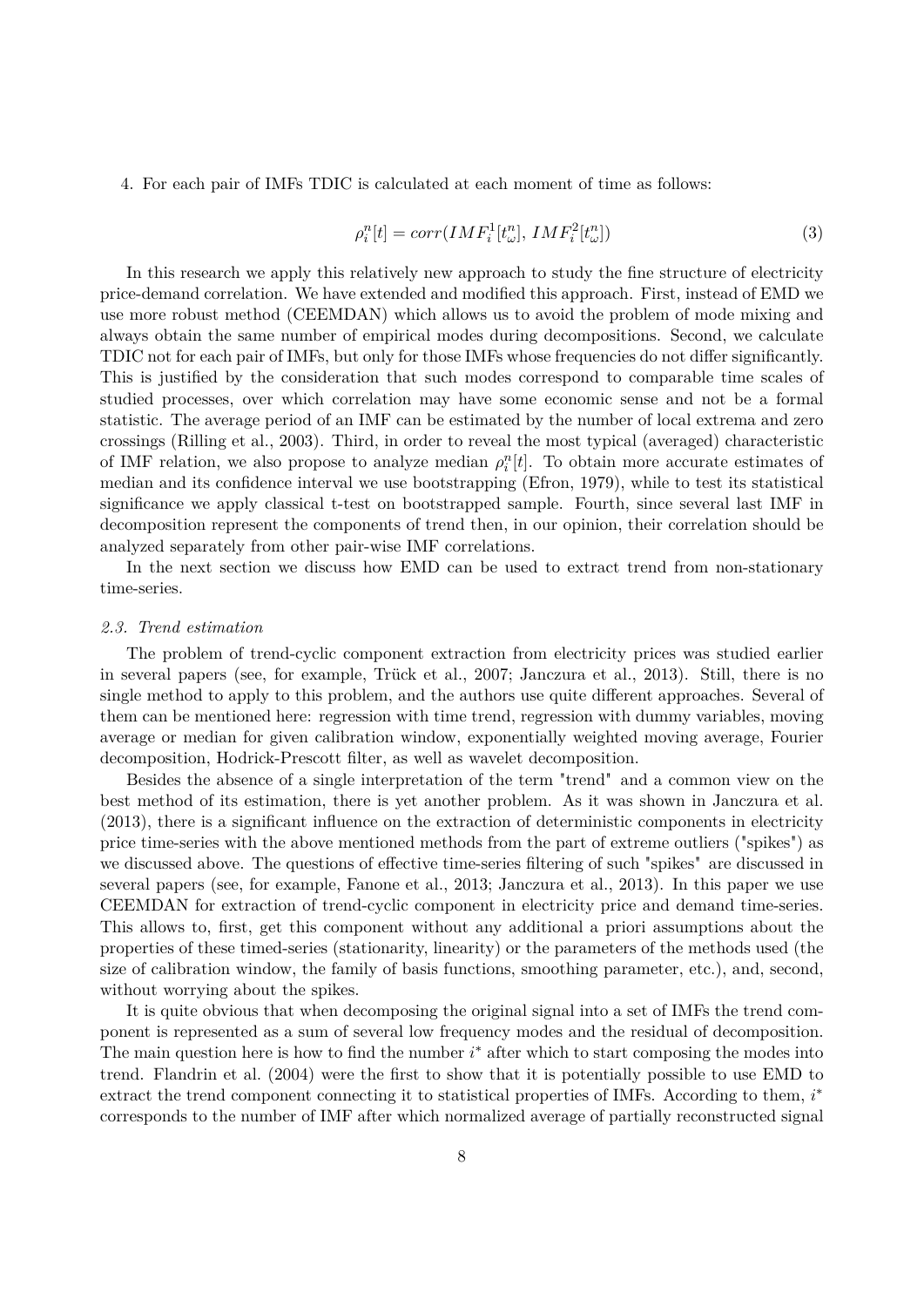$\hat{x}[t] = \sum_{i=1}^{i^*} IMF_i[t]$  is statistically different from zero. Although, this rule is not quite accurate, and in order to make it more accurate the authors studied the statistical properties of the IMFs of fractional Gaussian noise (fGn) for different values of Hurst exponent *H* (Hurst, 1951). The authors proposed the following formula for finding confidence interval of  $C_i^H$  of *i*-th mode energy *Gi* :

$$
\log_2(\log_2(C_i^H/\widehat{W}_i^H)) = a_{H}i + b_{H},\tag{4}
$$

where  $\widehat{W}_i^H = (\widehat{W}_1^H/\beta_H)\rho_H^{-2(1-H)i}$  is the estimated value of *i*-th mode energy  $(i \geq 2, \rho_H \approx 2)$  of the fractional Gaussian noise (the first mode of the original signal is assumed to be equivalent to noise, i.e.  $\widehat{W}_1^H = G_1$ ). If  $G_i > C_i^H$  then *i*-th IMF of the original signal is considered statistically significant, and, according to Flandrin et al. (2004), is included into trend component. The values of parameters  $\beta_H$ ,  $a_H$ ,  $b_H$  for different confidence levels  $\gamma$  can be found in Flandrin et al. (2004).

Moghtader et al. (2011) proposed two approaches to finding *i* ∗ : energy and zero-crossing ratio, as well as the efficiency of their combined application is proven. According to the energy approach,  $i^*$  corresponds to the minimum of the indexes  $i \geq 2$  for which  $G_i > G_{i-1}$ , i.e. the energy of current mode is higher than the energy of previous mode. This follow from the fact (shown in Flandrin et al. (2004)) that if the process under study is a generalized broadband signal then the energy of its modes decreases when index *i* increases. Thus, the energy rises for some *i* then this index is a candidate to be *i* ∗ .

Another approach proposed in Moghtader et al. (2011) assumes analyzing the ratio of zerocrossing numbers (RZCN)  $R_i = Z_{i-1}/Z_i$ , where  $Z_i$  is the number of points in which the *i*-th IMF crosses the horizontal axis. The authors showed that if the studied process is a generalized broadband signal then  $R_i \approx 2$ . Thus, for *i*<sup>\*</sup> should be taken the minimum of the indexes *i* such that  $R_i$  "is significantly different from  $2$ ". In order to specify the size of that difference the authors ran a number of simulations and obtained the empirical distribution of *R<sup>i</sup>* . For the standard levels of significance  $\alpha$  they found the left and the right borders of the corresponding confidence intervals. The values outside these borders denote significant difference from 2.

Since the two approaches are independent, their simultaneous application allows to increase the precision of *i*<sup>∗</sup> determination, as it is shown in Moghtader et al. (2011). Thus the smallest of the indexes  $i$  ( $2 \leq i \leq I$ ) such that  $G_i > G_{i-1}$  and  $R_i$  is significantly different 2, is recognized the  $i^*$ , and the trend is calculated as sum of the residual and all of the IMFs with  $i \geq i^*$ .

In this paper we have modified this approach to some extent. First, as potential trend components we propose to consider only those IMFs with indexes *i* such that  $I/2 + 1 \leq i \leq I$  (we call it *low-frequency criterion*). In our opinion, it can be motivated by the fact that only IMFs with high enough indexes (low-frequency modes) should be considered. Although this criterion is quite simple and even obvious, it allows to avoid incorrect determination of index *i* as we show further. Second, in addition to the above-mentioned methods of *i*<sup>∗</sup> determination, we propose to take into account only those IMFs that are statistically different from the white noise with given Hurst exponent *H* (we call it *statistical criterion*). For such IMFs the condition  $G_i > C_i^H$  should hold, where  $C_i^H$  is the confidence interval which is found from (4). As it will be shown further, the application of these two additional criteria allows to more precisely estimate the trend component in the electricity prices as compared to taking into account only the energy criterion and the ratio of zero-crossing numbers.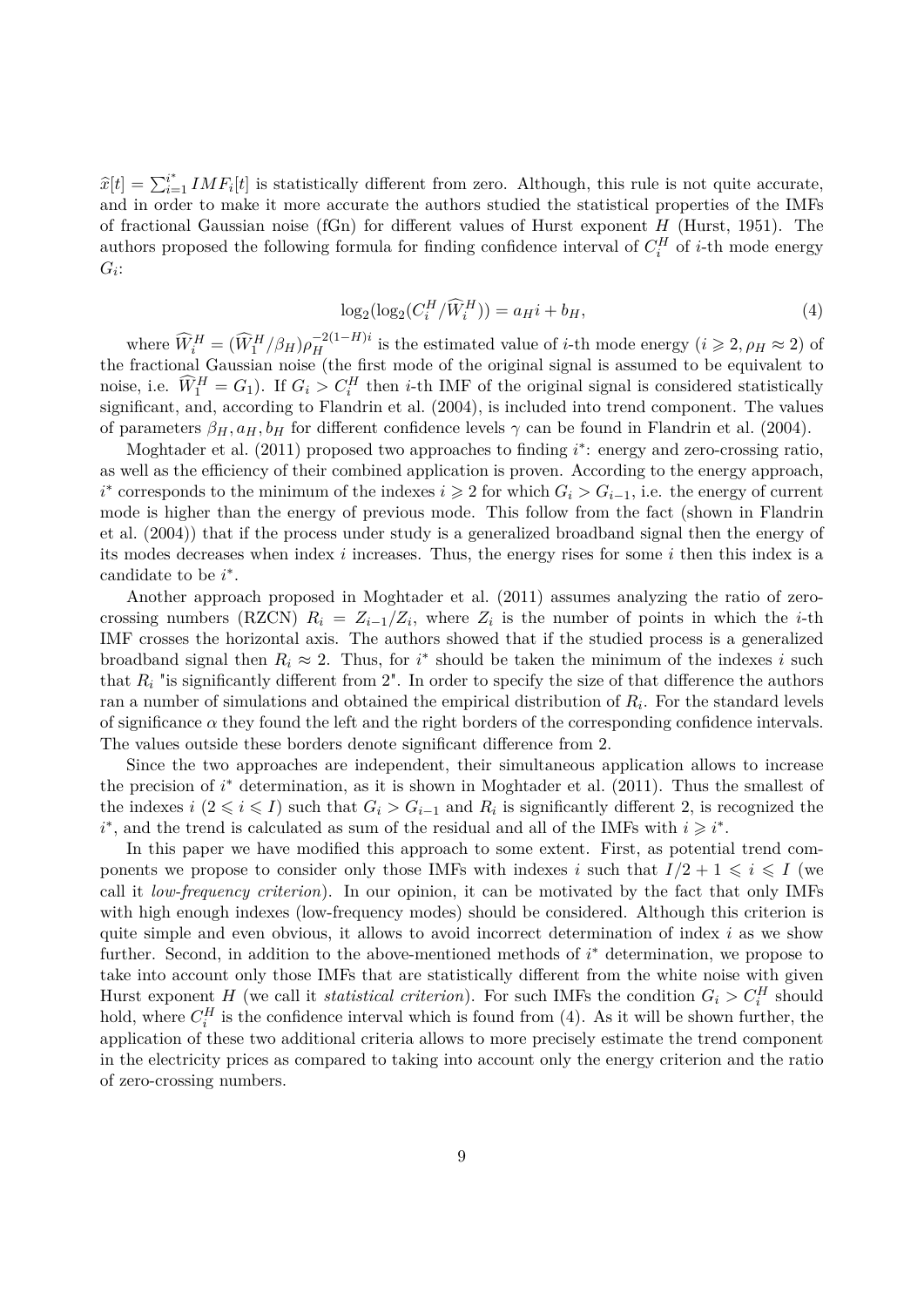| The type of power plant | Russia (total), $\%$ | Price zones of DAM, $\%$ |         |  |
|-------------------------|----------------------|--------------------------|---------|--|
|                         |                      | Europe-Ural              | Siberia |  |
| Thermal PP              | 66.0                 | 69.0                     | 60.0    |  |
| Hydroelectric PP        | 16.3                 | 7.0                      | 40.0    |  |
| Nuclear PP              | 17.7                 | 24.0                     | 0.0     |  |

Table 1: The technological structure of total electricity generation in Russia in 2012 and its distribution by the types of power plants in Europe-Ural and Siberia price zones.

Note: according to the data of the Ministry of Energy of the Russian Federation (http://minenergo.gov.ru) and OJSC "ATS" (http://atsenergo.ru); PP stands for "power plant".

## **3. Data**

In this research we consider functioning of Russian wholesale electricity market during the period from the 10th of February, 2011, to the 31st of December, 2013, in the two price zones: Europe-Ural (the first price zone) and Siberia (the second price zone). The functioning of a competitive electricity day-ahead market (DAM) was organized in these zones in 2006. Since 2011, about 80% of all the power generated in the country has been traded on this market. The expansion of this free market was gradual, hopping 2 times a year. We study the period from 2011 since it is at this time that the electricity day-ahead market's share in the total amount of power traded in the country becomes the most substantial is the whole history of Russian wholesale electricity market (and holds this position up to now). The sample starts with the 10th of February, 2011. This is justified by the fact that from the 1st of January to the 9th of February, 2011, there was yet another electricity market expansion, and the market mechanisms were definitely distorted during this time.

The electricity DAM in Russia is a mechanism of competitive selection (auction) of price claims of electricity suppliers and buyers one day ahead of the electricity delivery with determination of prices and supply volumes for each hour of the day. The selection is organized by a commercial operator (open joint stock company "ATS").

It should be noticed that there exists margin pricing on Russian electricity DAM. This means that electricity price is determined via equalizing electricity demand and supply, which is fair for each market participant. As an auction result, there appears a single equilibrium electricity price which is the highest of the prices at which producers are willing to meet the demand. The price indexes and the volumes traded at the DAM are published daily on the website of OJSC "ATS" (http://www.atsenergo.ru).

The technological structure of Russian energy industry includes 3 types of power plants: thermal (TPP), hydro (HPP) and nuclear power plants (NPP). Table 1 shows the distribution of annual power generation by types of power plants in 2012. It can be seen that TPPs generate about 2/3 of all energy in the country. The share of HPPs and NPPs are approximately the same. At the same time the distributions of generated power within the two price zones differ by all power plant types. For example, in Europe-Ural price zone the share of HPPs is 7% while their share in Siberia price zone is 40%. The share of NPPs in the first price zone is 24%, but in the second price zone their share falls dramatically down to zero. The data clearly show that TPPs play the leading role in both price zones. Still, in Siberia price zone HPPs are also of particular importance due to significant hydro energy potential of the region's water basin.

It is worth noting that the structures of energy consumption in the price zones are also different. For example, in Siberia price zone a considerable part of energy consumption is due to the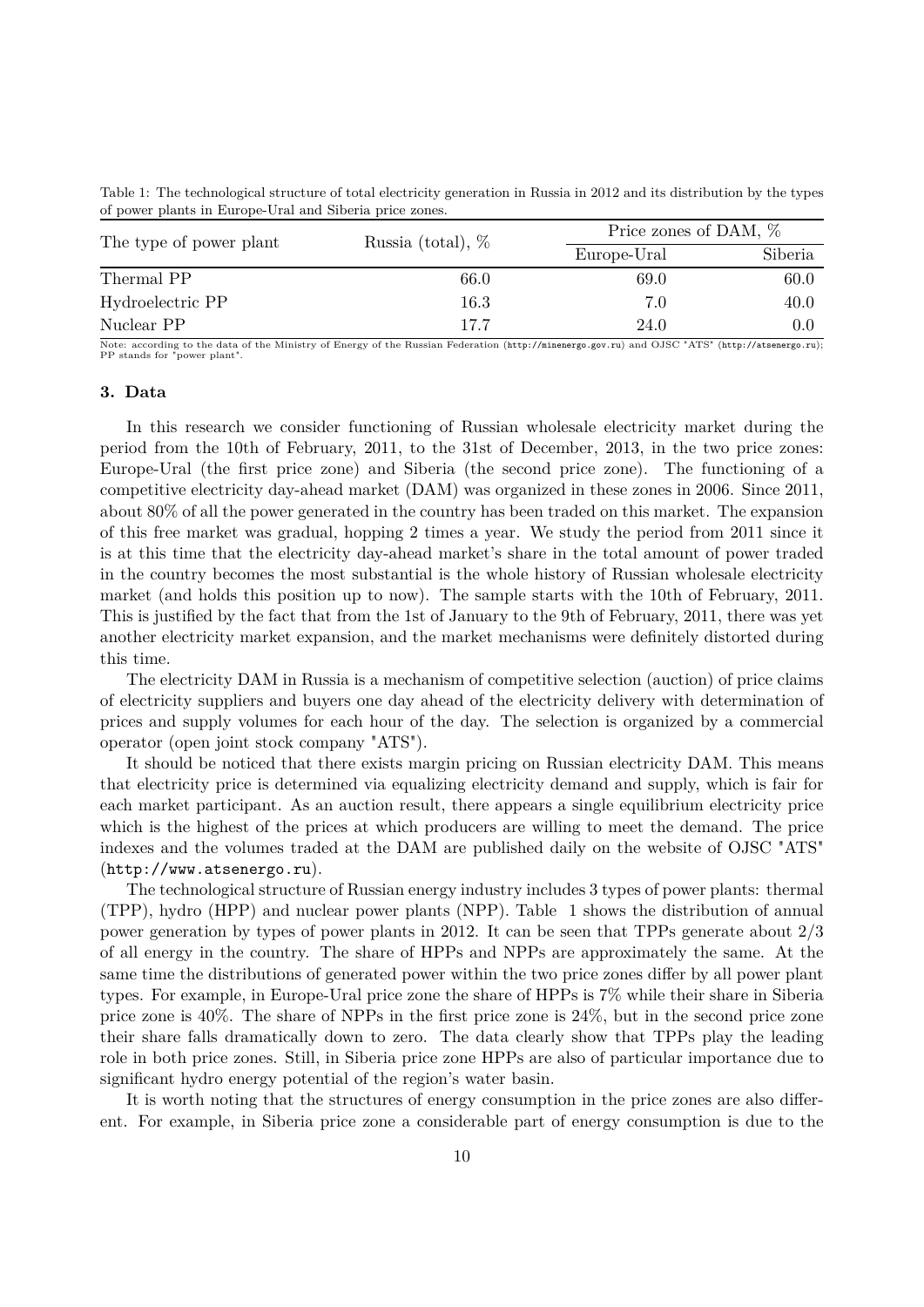| Statistics         | Price, rubles/MWh |                   | Demand, mln MWh |         |
|--------------------|-------------------|-------------------|-----------------|---------|
|                    | Europe-Ural       | Siberia           | Europe-Ural     | Siberia |
| Mean               | 1001.6(6.90)      | 650.4 (6.47)      | 1.66            | 0.46    |
| Median             | 988.1 (6.90)      | 661.4 $(6.45)$    | 1.63            | 0.45    |
| Standard deviation | 115.4(0.11)       | 97.1(0.15)        | 0.22            | 0.06    |
| Kurtosis           | 2.97(2.73)        | 2.32(2.47)        | 3.03            | 3.04    |
| <b>Skewness</b>    | 0.52(0.24)        | $-0.08$ $(-0.38)$ | 0.72            | 0.80    |
| Correlation        | $-0.23$           | 0.40              |                 |         |

Table 2: Descriptive statistics of electricity demand and prices for the period 10.02.2011 – 31.12.2013 in price zones Europe-Ural and Siberia.

Note: Descriptive statistics for logarithm of electricity price are given in parentheses. The correlations between the logarithm of price and demand are calculated on the whole sample and are statistically significant at 1% level.

manufacturing industry, and specifically due to aluminum production which reached the level of 3,436 thousand tons in 2013 (or 89% of total aluminum production in Russia). This is why that region shows the highest level of electricity usage in industrial production and GRP formation, which is twice as higher as the average electricity usage level in Russia (the share of energy costs in the cost of aluminum production is 25% to 40% depending on the specific technological process).

In general, the two price zones of Russian electricity DAM can be considered as two independent markets, which is caused both by a significant difference in their technological structure and consumption patterns, and minor amounts of electricity flows between the zones (hence, the low level of cointegration of pricing processes). Taking all this into account, we expect to obtain considerably different results of price-demand correlation analysis for these two markets.

Following Skantze et al. (2000), we assume that price-demand dependency is exponential. This is why here we take the logarithms of electricity prices. Descriptive statistics of the data are given in Table 2. The linear correlation between the logarithm of electricity price and demand in Europe-Ural price zone is -0.23, which reflects a weak countercyclical relation between the indicators. For Siberia price zone the correlation is 0.40, which shows a moderate procyclical correlation. Still, as it will be shown further, these linear correlation coefficients are unable to completely reflect the complex structure of price-demand interaction on the electricity market.

As to the control parameters for empirical calculations, it should be noted that for the multiscale correlation analysis used here there is a comparatively small number of such parameters: the amplitude of Gaussian noise  $\alpha$  for CEEMDAN and Hurst exponent *H* for statistically significant IMFs determination. As it was said above, in Colominas et al. (2012) it was shown that the minimum error of initial signal reconstruction is achieved at  $\alpha = 0.2$ . We use the same value in our calculations. When choosing *H* we took into account the following considerations. It is well-known (Peters, 1991) that the process with  $0 \leq H < 0.5$  is antipersistent, i.e. mean reverting. Such behavior is quite typical for stochastic component of electricity prices (Cartea and Figueroa, 2005) because in reality one can often observe price spikes (outliers from the trend) being rather quickly replaced by the average price values. This is why we take  $H = 0.2$  for electricity prices. The choice of this exact value is dictated by the availability (Flandrin et al., 2004) of empirical coefficients for IMFs statistical significance determination. For the processes with  $H = 0.5$  there are no prominent trends in their dynamics at all. Keeping in mind that we have no evidence to suggest that electricity demand is mean reverting or vice versa, in this study we use  $H = 0.5$  to describe the behavior of electricity demand.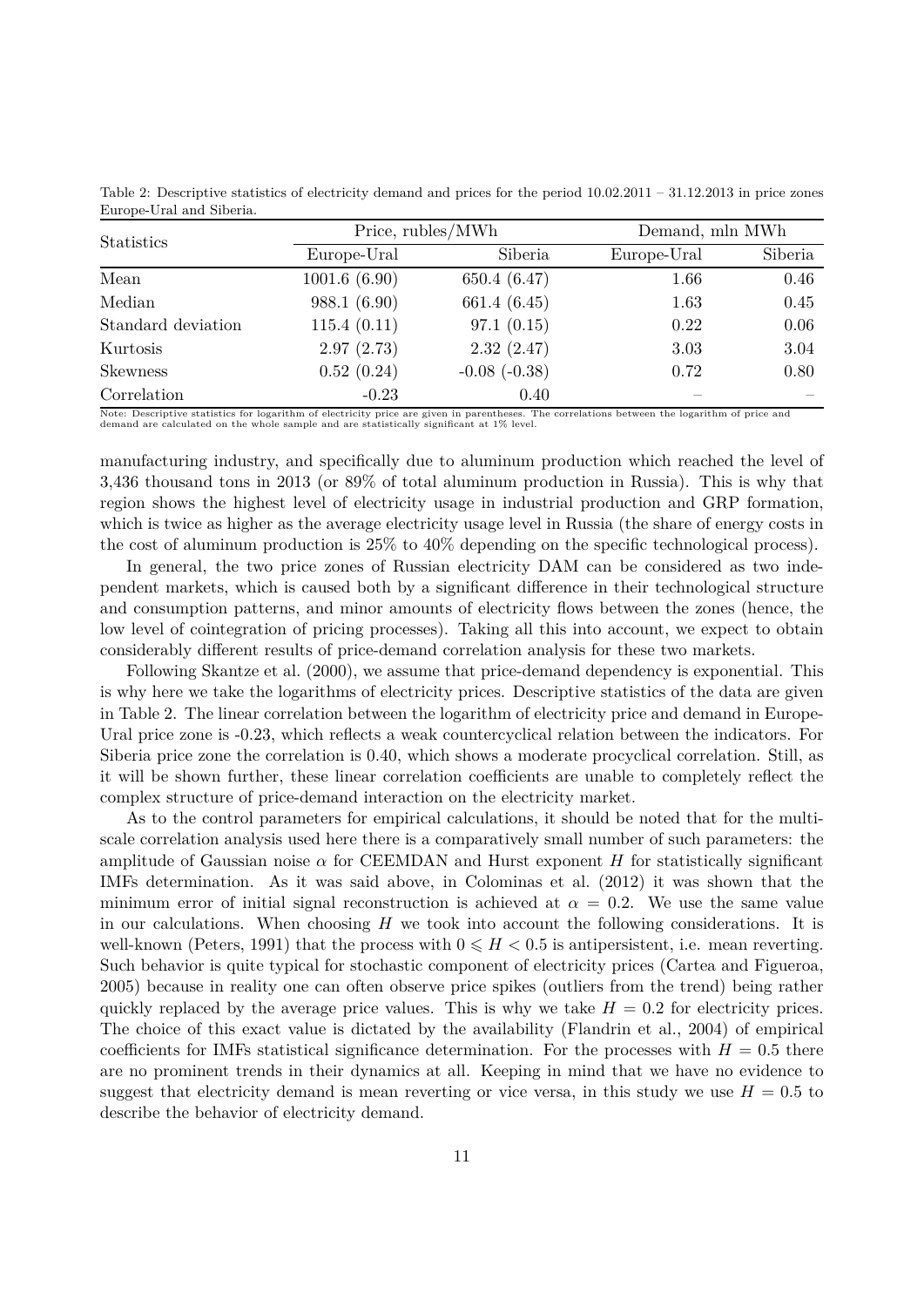| $^{\#}$                | $\overline{T}_P$ , days | $\overline{T}_D,$ days | $\boldsymbol{r}$       | Conf. Int. $r$   | $\overline{\rho}$      | Conf. Int. $\bar{\rho}$ | Type             | Strength     |
|------------------------|-------------------------|------------------------|------------------------|------------------|------------------------|-------------------------|------------------|--------------|
| Europe-Ural price zone |                         |                        |                        |                  |                        |                         |                  |              |
| 1                      | 3.1                     | 3.4                    |                        |                  |                        |                         |                  |              |
| $\overline{2}$         | 4.8                     | 5.3                    |                        |                  |                        |                         |                  |              |
| 3                      | 6.8                     | 7.0                    | $0.71^{\ast\ast\ast}$  | [0.68; 0.74]     | $0.88^{\ast\ast\ast}$  | [0.86; 0.89]            | $\mathbf P$      | $\mathbf S$  |
| $\overline{4}$         | 12.8                    | $\,9.5$                | $0.30^{\ast\ast\ast}$  | [0.25; 0.36]     | $0.46^{***}\,$         | [0.43; 0.49]            | $\mathbf{P}$     | $\mathbf{M}$ |
| $\overline{5}$         | 25.9                    | $21.7\,$               | $0.38^{***}\,$         | [0.33; 0.43]     | $0.60^{***}\,$         | [0.57; 0.62]            | $\mathbf P$      | $\mathbf M$  |
| $\,6\,$                | 52.1                    | $52.1\,$               | $0.32^{\ast\ast\ast}$  | [0.27; 0.38]     | $0.42^{\ast\ast\ast}$  | [0.38; 0.53]            | ${\bf P}$        | M            |
| $\overline{7}$         | 114.2                   | 108.3                  | $0.04^{**}$            | $[-0.02; 0.10]$  | $0.08^{***}\,$         | [0.04; 0.11]            | $\boldsymbol{A}$ | U            |
| $8\,$                  | 192.0                   | 324.9                  |                        |                  |                        |                         |                  |              |
| $\boldsymbol{9}$       | 469.3                   | 469.3                  | $\textbf{-0.40}^{***}$ | $[-0.45; -0.34]$ | $\textbf{-0.40}^{***}$ | $[-0.40; -0.40]$        | $\mathbf N$      | $\mathbf M$  |
| 10                     | 2112.0                  | 2112.0                 |                        |                  |                        |                         |                  |              |
| Siberia price zone     |                         |                        |                        |                  |                        |                         |                  |              |
| 1                      | 3.1                     | 3.3                    |                        |                  |                        |                         |                  |              |
| $\overline{2}$         | $4.9\,$                 | 5.1                    |                        |                  |                        |                         |                  |              |
| 3                      | 7.0                     | 6.8                    | 0.03                   | $[-0.03; 0.09]$  | $0.10^{***}\,$         | [0.02; 0.15]            | $\boldsymbol{A}$ | U            |
| $\overline{4}$         | 12.8                    | 10.9                   | $-0.04$                | $[-0.1; 0.02]$   | $0.07\sp{*}^{***}$     | [0.01; 0.14]            | $\boldsymbol{A}$ | U            |
| $\overline{5}$         | 25.4                    | 22.1                   | $-0.01$                | $[-0.07; 0.05]$  | $0.12^{\ast\ast\ast}$  | [0.08; 0.15]            | $\boldsymbol{A}$ | U            |
| $\,6\,$                | 46.4                    | 46.9                   | $-0.07***$             | $[-0.13; -0.01]$ | $0.04^{***}\,$         | $[-0.01; 0.09]$         | $\boldsymbol{A}$ | U            |
| 7                      | $105.6\,$               | $98.2\,$               | $-0.19***$             | $[-0.25; -0.13]$ | $-0.19***$             | $[-0.20; -0.18]$        | $\mathbf N$      | W            |
| $8\,$                  | 201.1                   | 324.9                  |                        |                  |                        |                         |                  |              |
| $\boldsymbol{9}$       | 704.0                   | 603.4                  | $0.49^{***}\,$         |                  | $0.49^{***}\,$         |                         |                  |              |
| 10                     | 2112.0                  | 2112.0                 |                        | [0.44; 0.53]     |                        | [0.49; 0.49]            | $\mathbf P$      | $\mathbf M$  |
| 11                     | $\infty$                |                        |                        |                  |                        |                         |                  |              |

Table 3: Fine structure of electricity price-demand correlation in Europe-Ural and Siberia price zones during the period 10.02.2011 – 31.12.2013.

Note:  $T_P$  – the estimate of oscillation period of electricity price IMF,  $T_D$  – the estimate of oscillation period of electricity demand IMF,<br> $r$ - coefficient of linear correlation,  $\bar{\rho}$  – the median of TDIC, Conf. In correlation strength: U - zero, W - weak, M - moderate, S - strong.

## **4. Results**

Turning to the analysis of fine structure of electricity price-demand correlation, it can be stated that for Europe-Ural price zone we found that both time-series (electricity price and demand) contain 10 IMFs each, and the residuals of decomposition are zero at almost each of the time moments. The estimated values of price and demand IMFs periods  $(\overline{T}_P \text{ and } \overline{T}_D \text{ correspondingly})$ are given in Table 3 (upper panel). The first two components correspond to the periods of 3.1 and 4.8 days (for the price time-series), and 3.4 and 5.3 days (for the demand time-series). Taking into account both that such high-frequency fluctuations cannot be explained economically and that according to the energy criterion these IMFs are statistically insignificant (see upper-middle graphs in Fig. 3 and Fig. 4), we conclude that these two components are noise and thus are excluded from analysis.

The IMFs with indexes 3–7 for Europe-Ural price zone have almost equal average oscillation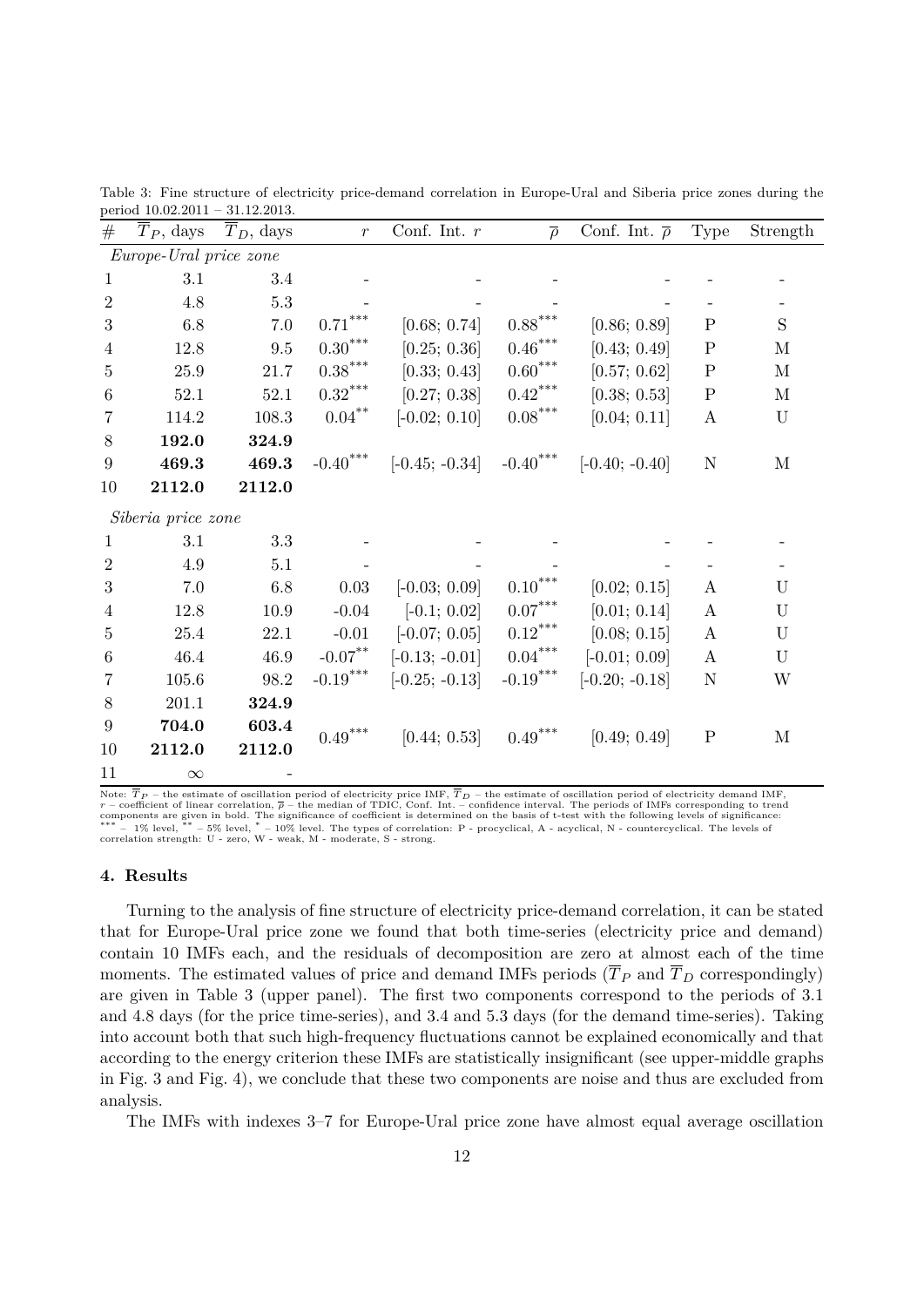

Figure 1: IMFs of the logarithm of electricity price and demand in Europe-Ural and Siberia price zones with indexex 3–7, and their trend components. For clarity, the demand trend has been adjusted so that its mean value coincides with the mean value of the price trend. The blue line denotes the logarithmof electricity price, the green line - the electricity demand.

13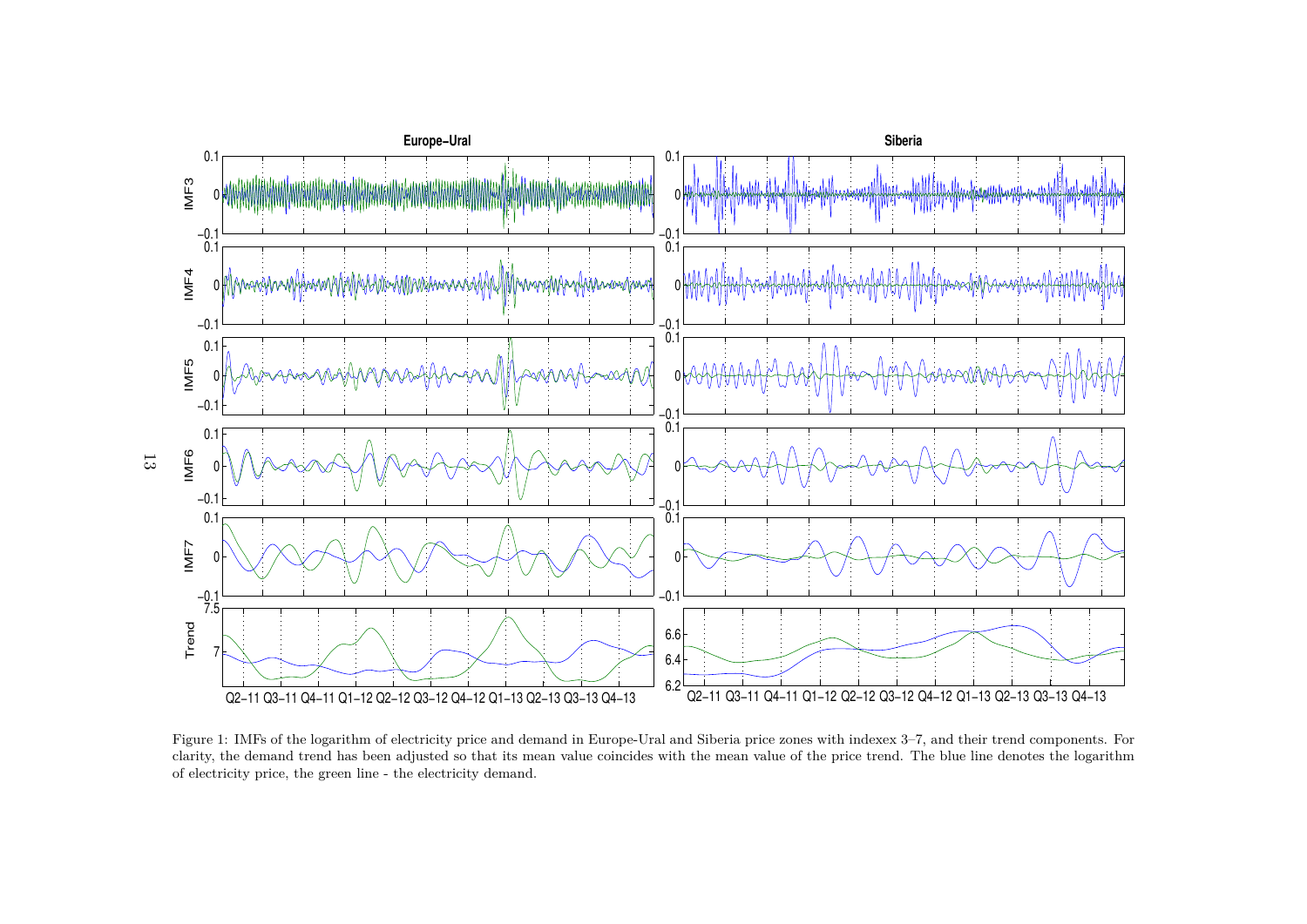periods and are represented in Fig. 1 (left panel). TDICs of these IMFs are shown in Fig. 2 (left panel). *IMF*<sub>3</sub> corresponds to short term weekly fluctuations  $(\overline{T}_{P,D}^3 \approx 7)$  and demonstrates a well-known stylized fact: consuming organizations tend to buy less power over weekends and more power on weekdays. The coefficient of linear correlation  $r_3$  and the median of TDIC  $\bar{\rho}_3$  are equal to 0.70 and 0.88 correspondingly and are statistically significant at 1% level. The upper-left graphs in Fig. 2 clearly shows that  $\bar{\rho}_3$  most of the time stays in the range from 0.85 to 1.00 with comparatively few outliers in negative area. This allows us to conclude the in Europe-Ural price zone there is a strong procyclical price-demand correlation at the time scale of one week.

IMFs 4–6 correspond to two-week, month and two-month fluctuations and demonstrate moderate procyclical correlations. This can be seen from the analysis of both TDIC median and linear correlation coefficients. It is worth noting that at monthly time scale there is a comparatively higher price-demand correlation ( $\bar{\rho}_5 = 0.60$ ) than at the other two time scales ( $\bar{\rho}_4 = 0.46$ ,  $\bar{\rho}_6 = 0.41$ ). In our opinion this can be explained by the presence of a monthly pattern in the functioning of power consuming organizations. This pattern is caused by the ongoing planning of their production activities. The period of *IMF*<sub>7</sub> is about 3.5 months (114.2 days and 108.3 days  $\approx 3.5$  months), while the correlation at this time scale is zero. This gives us a reason to state that on the average during these 3.5 months power generating companies have enough time to adjust power generation to any significant changes in electricity demand and the influence of electricity demand on the price becomes insignificant. In general, it can be concluded that at the medium term time-scales in Europe-Ural price zone there is a moderate procyclical price-demand correlation which at the period of 3.5 months becomes acyclical.

Fig. 3 provides the results of electricity price trend estimation in Europe-Ural price zone. The upper-left graph demonstrates the evolution of standardized mean of the signal reconstructed by a consecutive summing of IMFs. Following the simple criterion of Flandrin et al. (2004) (the mean is statistically different from zero),  $IMF_{10}$  should be considered as a trend estimate. The upper-middle graph shows the logarithm (to the base 2) of energy  $\widehat{W}_i^H$  of the modes of fractional Gaussian noise model with  $H = 0.2$ , the empirical 95% confidence interval  $C_i^H$  and the energy  $G_i$ of IMFs. The smallest of the indexes *i* which meets the energy criterion is  $i = 3$ . The upper-right graph demonstrates the values of the ratios of zero-crossing numbers  $R_i$  and the empirical 95% confidence interval for each of the indexes *i*. In the case, when  $Z_i = 0$  ( $RZCN_i = Z_{i-1}/0 = \infty$ ), we set  $RZCN_i$  equal to the upper bound of the confidence interval. It can be seen from Fig. 3 that the smallest of the IMF indexes, which meets the RZCN criterion, is  $i = 2$ .

The obtained results show that the smallest common index which meets both criteria (proposed in Torres et al.  $(2011)$  is  $i = 3$ . Still, it is quite obvious that such high-frequency changes cannot reflect the common tendency in electricity price changes. Taking into account the additionally introduced criterion for low-frequency modes  $(i \geq l/2 + 1)$ , we get the required index  $i^* = 8$ . As to the criterion of mode significance, all the IMFs with  $i \geqslant 3$  satisfy this criterion, and in this case the criterion does not play any important role. Still, our empirical trials with different values of Hurst exponent *H* showed that if we considered price changes as a persistent process with  $0.5 < H = 0.8 \leq 1.0$ , then this criterion would allow us to discard the IMFs with  $i \leq 4$ .

The graph in the bottom panel of Fig. 3 demonstrates the raw data on the electricity prices and the trend which is obtained by summing all the IMFs with  $i \geq i^* = 8$ . It can be clearly seen that during the time period under study the trend several times changes both its direction and its slope. During 2011 there is a slight downward trend which is followed by the period of almost no trend in early 2012. In the 2nd quarter of 2012 there appears a quite steep upcoming trend but it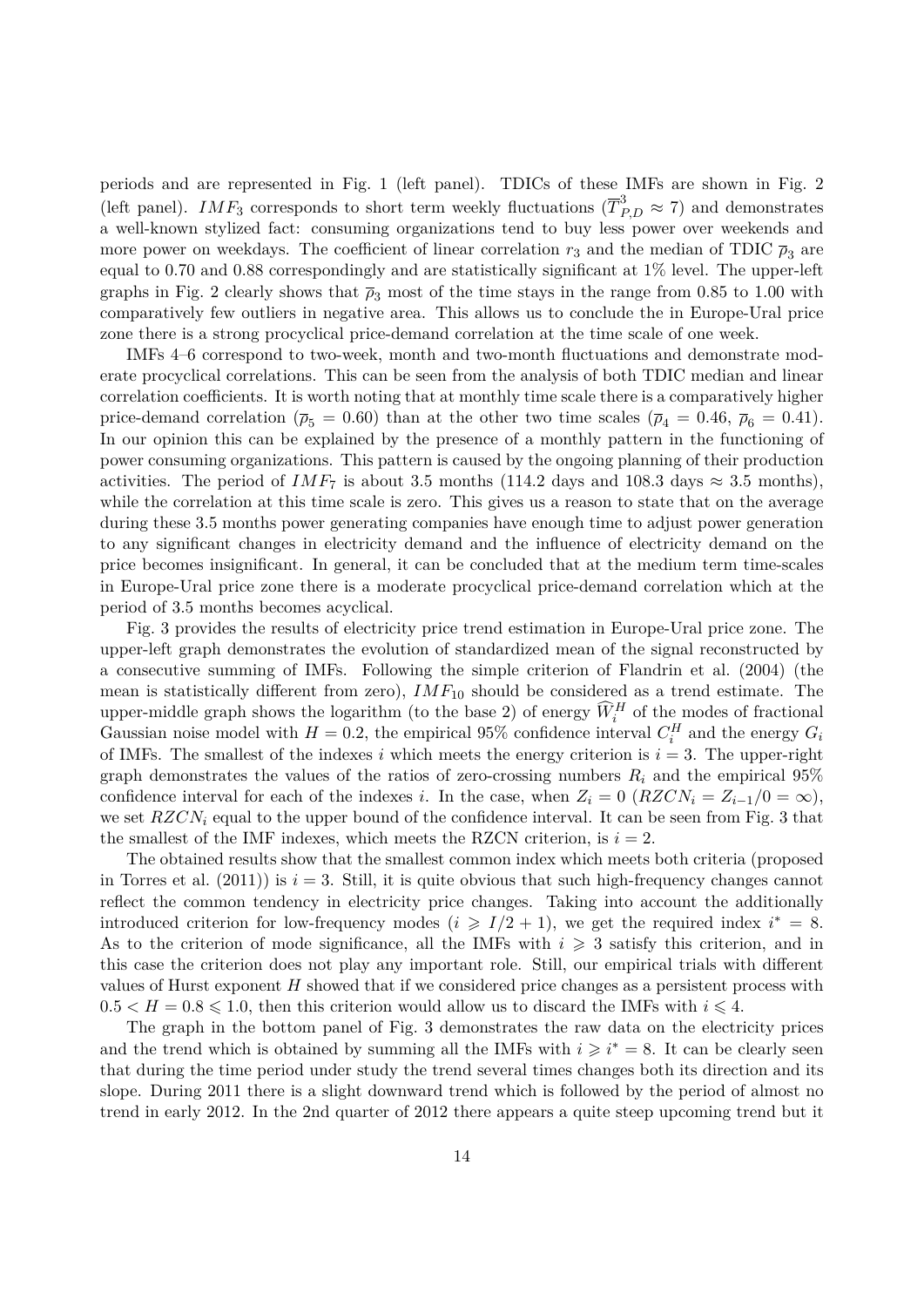

Figure 2: TDIC of electricity price and demand  $(\rho[t])$  in Europe-Ural and Siberia price zones for IMFs 3–7. The solid horizontal line reflects the median of TDIC; the dashed lines correspond to upper and lower bounds of the 95% confidence interval.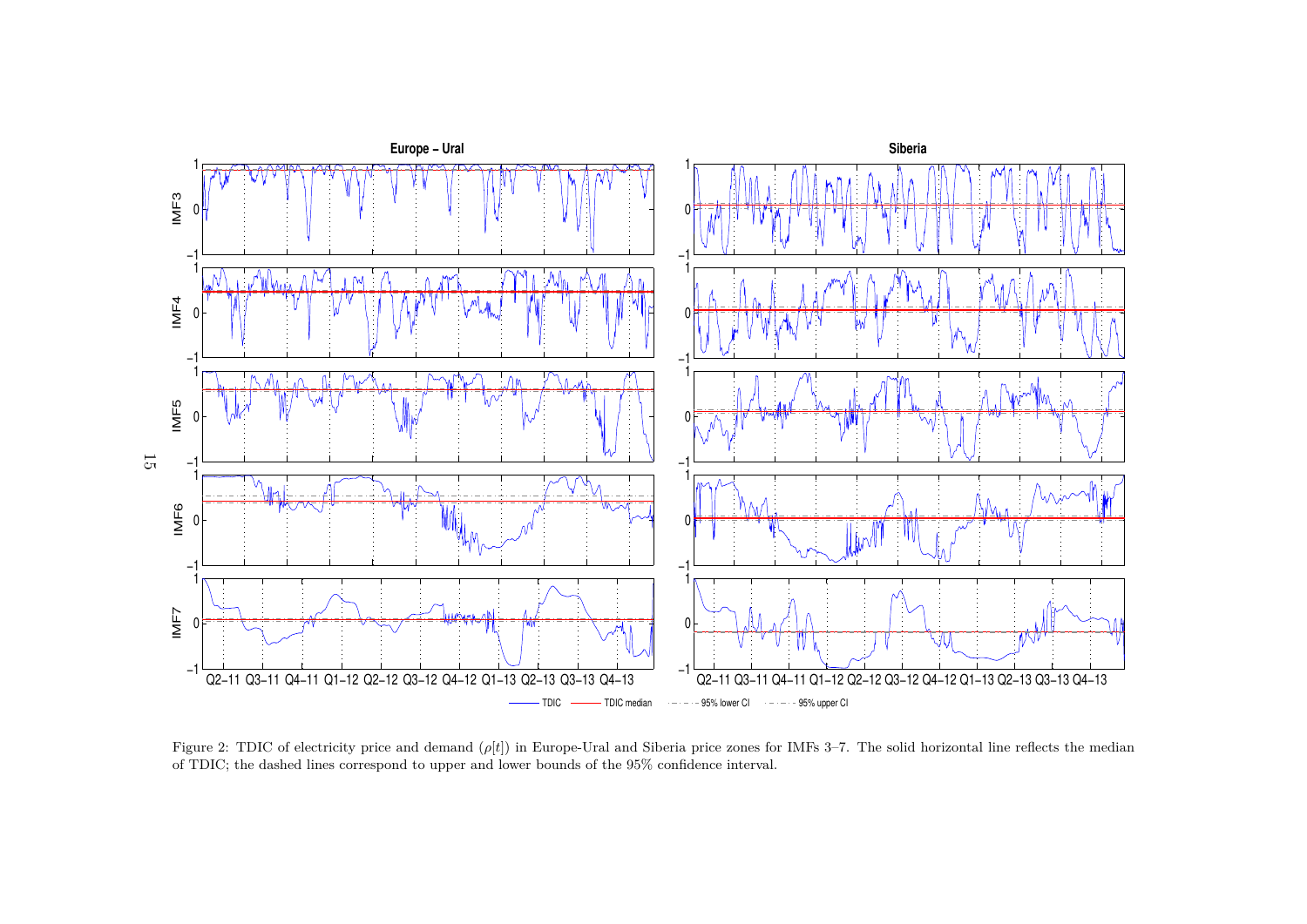

Figure 3: Electricity price trend in Europe-Ural price zone. The top panel: the left graph shows the evolution of standardized mean depending on the number of IMFs being summed; the middle graph shows the energy of modes  $\widehat{W}_i^H$  of fractional Gaussian noise with  $H = 0.2$  (solid line with markers +), the 95% confidence interval  $C_i^H$  (dashed line with markers \*) and the energy  $G_i$  of price IMF (dots); the right graph shows the ratio of zero crossing numbers  $R_i$  (dots) and the 95% confidence interval (dashed lines). The bottom panel: the graph reflects electricity price dynamics and its trend for  $i^* = 8$ .

is in the 3rd quarter of 2012 that this trend changes its direction and becomes downward, although the fall stops at a higher price level than it was in the 1st quarter of 2012. The situation in 2013 is approximately similar to the previous year. Thus, we can see that the expected effect of electricity price reduction after a yet another expansion of the wholesale electricity market took place only in 2011, while in 2012–2013 a certain pattern of behavior is observed: a relatively constant average price dynamics in the winter months and sharply increasing trends in spring and summer.

Fig. 4 presents the results of trend extraction in electricity demand time-series in Europe-Ural price zone. The look of the graphs in this figure is similar to Fig. 3. The smallest index, satisfying all criteria, is  $i^* = 8$ . The extracted trend is given on the bottom panel. It can be seen that electricity demand demonstrates a pronounced seasonality in its behavior.

Recall that in Table 3 the IMFs, comprising trends, are given in bold (see upper panel for Europe-Ural price zone). It can be seen that the estimates of periods for IMFs 9–10 coincide both for price and demand.  $IMF_9$  corresponds to the time scale of 1 year and 3 months, while  $IMF_{10}$ corresponds to the time scale of 5 years and 6 months. At the same time, for  $IMF_8$  the estimates fo periods differ substantially: the period for demand is 1.7 times longer that the period for price. The time scale of *IMF*<sub>8</sub> for price is about half-year while for demand it is about 11 months.

The trends of electricity price and demand for Europe-Ural price zone are given on a single graph in the bottom left pane of Fig. 1. Even visual analysis allows to conclude that they move in different directions. The linear correlation coefficient  $r_{tr}$  and the median of TDIC  $\bar{\rho}_{tr}$  are both equal to -0.40 and significant at 1% level. The coincidence of these values is caused by the fact that the instantaneous periods at each point of the trend are quite long and the window for correlation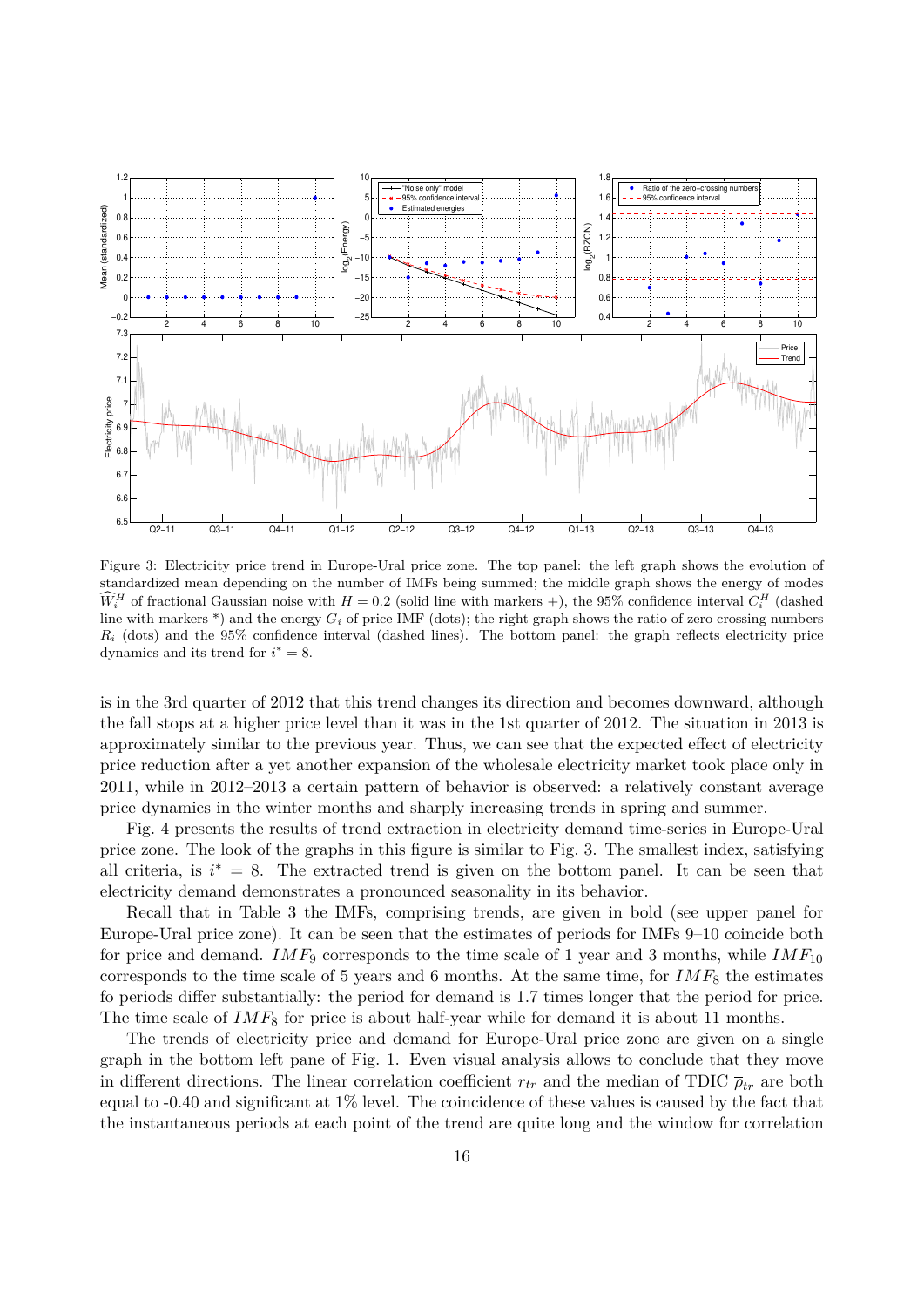

Figure 4: Electricity demand trend in Europe-Ural price zone. The top panel: the left graph shows the evolution of standardized mean depending on the number of IMFs being summed; the middle graph shows the energy of modes  $\widehat{W}_i^H$  of fractional Gaussian noise with  $H = 0.5$  (solid line with markers +), the 95% confidence interval  $C_i^H$ (dashed lines with markers  $*$ ) and the energy  $G_i$  of demand IMF (dots); the right graph presents the ratio of zero crossing numbers  $R_i$  (dots) and the 95% confidence interval (dashed lines). The bottom panel: the graph reflects the electricity demand dynamics and its trend for  $i^* = 8$ .

calculation almost always covered the time interval under study<sup>6</sup>. This also explains the coincidence of the upper and lower bounds of the confidence interval  $\bar{\rho}_{tr}$ , which we calculated using bootstrap procedure. In general, it can be concluded that in the long term time scales there is a moderate countercyclical electricity price-demand correlation in Europe-Ural price zone. Thus, a decrease in electricity price level can cause an increase in electricity consumption in that zone in the long term.

Now we turn to Siberia price zone. We found that the price time-series here consists of 11 IMFs, while the demand time-series consists of 10 IMFs. The residuals of decomposition for both time-series are zero at almost every time moment. The estimates of periods  $\overline{T}_P$  and  $\overline{T}_D$  are given in Table 3 (lower panel). IMFs 1–2 are also statistically noise and are excluded from the further analysis (see upper-middle graphs in Fig. 5 and Fig. 6). IMFs 3–7 for Siberia price zone (as well as for Europe-Ural price zone earlier) demonstrate approximately equal average periods and are given in Fig. 1 (right panel). TDICs of these IMFs are given in Fig. 2 (right panel).

As compared to Europe-Ural price zone, the  $IMF_3$  of price and demand, which correspond to weekly fluctuations, show very low correlation: the linear correlation coefficient  $r<sub>3</sub>$  is statistically insignificant, while the median  $\bar{\rho}_3$  is significant at 10% level with a quite wide confidence interval [0.02; 0.15]. It can clearly be seen from the upper-right graph in Fig. 2 that correlation  $\bar{\rho}_3$  changes all the time – from significantly negative to significantly positive. It is worth noting that after mid-2012 there are 4 quite long time periods (about a month long each), during which  $\bar{\rho}_3$  is high.

<sup>&</sup>lt;sup>6</sup>This is why we do not show  $\rho_{tr}[t]$  in Fig. 2, since this becomes a horizontal line and is not informative.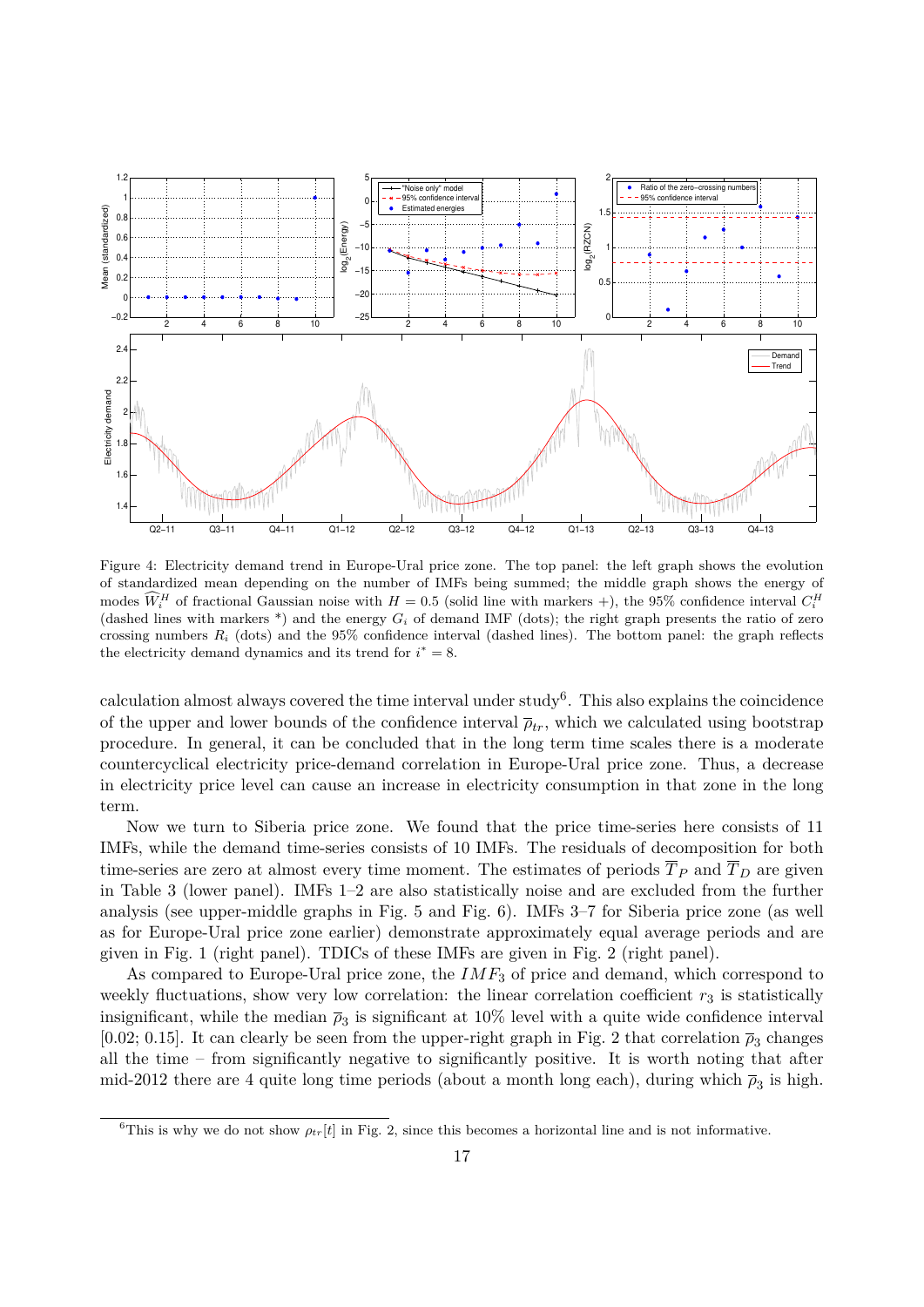

Figure 5: Electricity price trend in Siberia price zone. The top panel: the left graph shows the evolution of standardized mean depending on the number of IMFs being summed; the middle graph shows the mode energy  $\widehat{W}_i^H$  of fractional Gaussian noise with  $H = 0.2$  (solid line with markers +), the 95% confidence interval  $C_i^H$  (dashed lines with \*) and the energy  $G_i$  of price IMF (dots); the right graph shows the ratio of zero crossing numbers  $R_i$  (dots) and the 95% confidence interval (dashed lines). The bottom panel: the graph reflects the dynamics of electricity price and its trend for  $i^* = 9$ .

But on the average the correlation is acyclical, i.e. for Siberia price zone the influence of week demand seasonality on the price is unsubstantial. This surprising result allows us to conclude that the need of taking this influence into account strongly depends on the structure of electricity consumption. Indeed, as it was noted above, in Siberia price zone a considerable share of electricity consumption is attributed to aluminum production. Moreover, the technological processes in most processing plants are continuous, and there is no significant decline in electricity consumption during weekends. This leads to the fact that electricity price in Siberia price zone does not change significantly during the weekends, and price-demand correlation is acyclical at weekly time scale.

IMFs 4–6 demonstrate almost zero correlation. The linear correlation coefficient for IMFs 4–5 is statistically insignificant, while the median of TDIC, though significant, is acyclical. For *IMF*5, which corresponds to monthly period, there exists unsubstantial increase of  $\bar{\rho}_5$  as compared to its neighbors. However, we do not tend to associate this fact with the same reasons (the ongoing planning of production activities by electricity consuming enterprises) as for Europe-Ural price zone, because this increase in negligible. For  $IMF<sub>7</sub>$  the correlation is weakly countercyclical, which, economically speaking, is quite strange for the period of 3.5 month and definitely requires further studying. In general, it can be stated that electricity price-demand correlation is acyclical in Siberia price zone at medium term time scales.

The results of trend estimation for electricity price time-series in Siberia price zone are given in Fig. 5. Again, the structure of these graphs is similar to the previous ones. The smallest index, meeting all the criteria, is  $i^* = 9$ . The obtained trend, given in the bottom panel of the figure, has a flat segment, corresponding to the first three quarters of 2011, that is followed by a slightly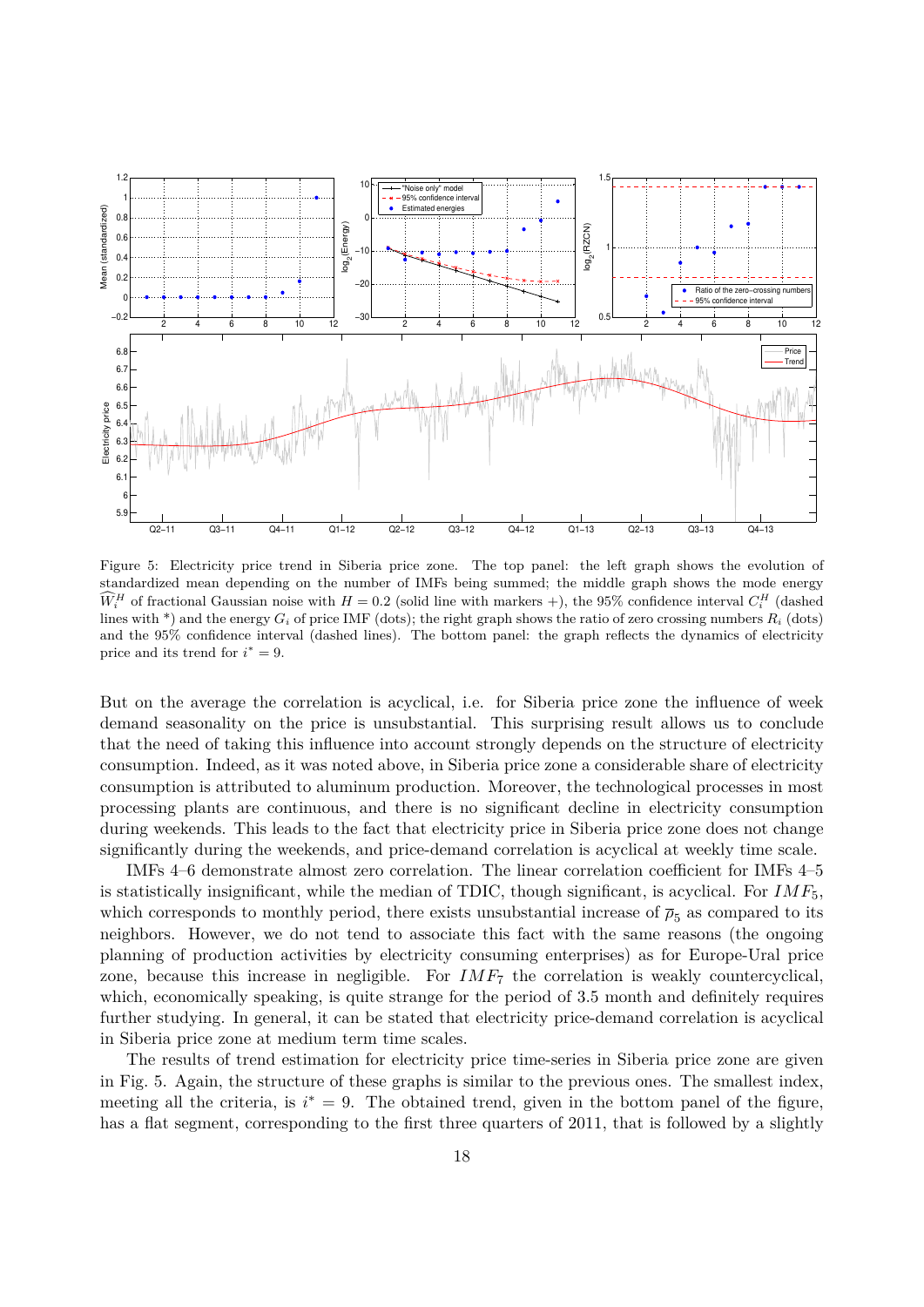

Figure 6: Electricity demand trend in Siberia price zone. The top panel: the left graph shows the evolution of standardized mean depending on the number of IMFs being summed; the middle graph shows the mode energy  $\widehat{W}_i^H$ of fractional Gaussian noise with  $H = 0.5$  (solid line with markers +), the 95% confidence interval  $C_i^H$  (dashed lines with markers  $*$ ) and the energy  $G_i$  of demand IMF (dots); the right graph shows the ratio of zero crossing numbers  $R_i$  (dots) and the 95% confidence interval (dashed lines). The bottom panel: the graph demonstrates the electricity demand time-series and its trend for  $i^* = 8$ .

increasing segment (up to the 1st quarter of 2013), after which there is a downward tendency till the end of 2013. Unlike Europe-Ural price zone, the electricity prices in Siberia price zone do not show any pronounced behavioral pattern. In general, the sample time period under study is characterized by a quite slow increase of average electricity price.  $IMF_8$  of the price is not included in the trend component and reflects the time period that does not correspond to any of demand IMFs. This is why  $IMF_8$  of electricity price is excluded from the further analysis (since it is impossible to put it in correspondence to any of the time scales which would be common for price and demand time-series simultaneously).

Fig. 6 shows the results of trend extraction in electricity demand time-series in Siberia price zone. The structure of the graphs in this figure is similar to the previous graphs. The smallest index that meets all the criteria is  $i^* = 8$ . The obtained trend is given on the graph (see the bottom panel) and demonstrates the behavioral pattern analogous to the one found in demand time-series in Europe-Ural price zone.

Recall again that in Table 3 the IMFs, comprising trends, are given in bold (see lower panel for Siberia price zone). The estimates of periods for these IMFs coincide only for the 10th index and correspond approximately to 5 years and 6 months. Average periods of fluctuations for *IMF*<sup>9</sup> of electricity price and demand are, correspondingly, 2 years and 1 year and 9 months. The price and demand trends are given on the same graph in the bottom-right panel of Fig. 1. It is obvious that this trends are positively correlated. The linear correlation coefficient  $\rho_{tr}$  and the median  $\bar{\rho}_{tr}$ of the trends both are equal to 0.49 and statistically significant at 1% level.

Unlike Europe-Ural price zone, for Siberia price zone it can be concluded that there is a moder-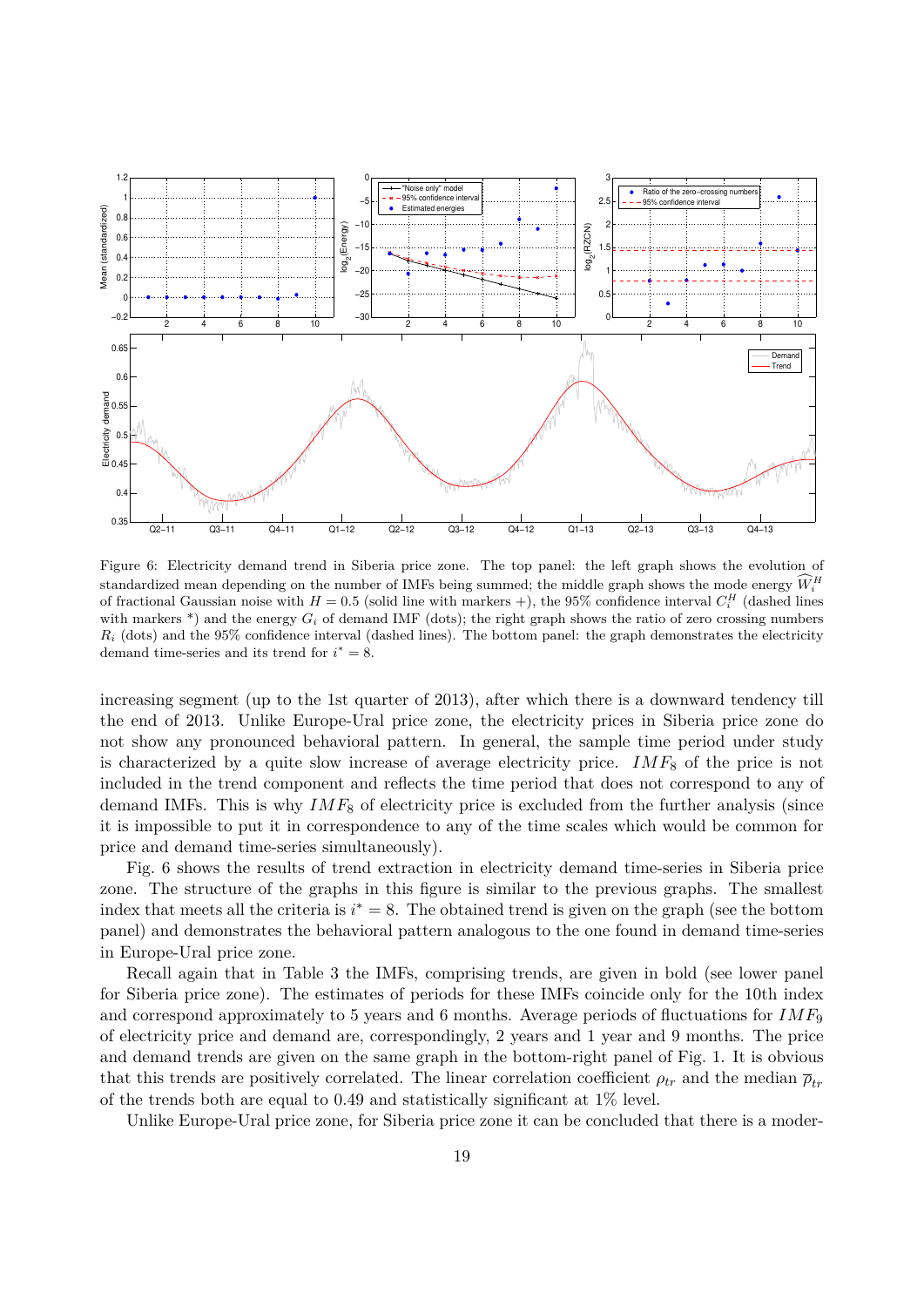ate procyclical electricity price-demand correlation at the long term time scales. In our opinion, this as well can be explained by the structural peculiarities of electricity consumption in the Siberian region. During the sample time period under study, there was a constant growth in aluminum production, which was accompanied by the growth of the amount of electricity consumed. The high energy intensity of aluminum production and the increasing of planned production volumes did not allow the processing organizations to decrease their electricity consumption, despite the long-term growth of electricity prices. This in turn lead to a procyclical correlation in Siberia price zone.

## **5. Conclusion**

Linear electricity wholesale price-demand correlation in Europe-Ural price zone is  $r_{EU} = -0.23$ which shows a weak countercyclical correlation between the two indicators. At the same time, when analyzing the IMFs obtained by Huang decomposition, the median of TDIC  $\bar{p}_i$  changes substantially from positive values at short term time scales to negative values at long term time scales. In Siberia price zone the linear correlation is moderately procyclical with  $r<sub>S</sub> = 0.40$ . When considering the median  $\bar{\rho}_i$  of IMFs, the correlation (the median of TDIC at each time scale) changes from zero at the short term time scales to moderately positive at the long term time scales. Thus, it is obvious that Europe-Ural and Siberia price zones have quite different fine structures of pricedemand correlation. Certainly, the classical correlation coefficient *r* does not allow to obtain such a detailed internal mechanisms description for these economic indicators relationship. Thus, it clearly follows from this that the use of the proposed multi-scale correlation analysis on the basis of TDIC and CEEMDAN allows to understand more deeply the relationship of demand and price in the electricity market, and in particular the mechanisms of price formation under the influence of demand.

Comparing our results with the findings of Uritskaya and Serletis (2008); Alvarez-Ramirez and Escarela-Perez (2010) we can conclude that we were also able to show a complex multi-scale behavior of the correlation in the electricity market, as well as its dependence on time. However, unlike previous studies, we considered a correlation between price and demand, rather than the independent dynamics of these indicators.

Turning back to the hypotheses of this research (see subsection 1), we can state the following. Hypothesis 1 (about the existence of a strong procyclical price-demand correlation in the short term (up to 1 week)) was confirmed for Europe-Ural price zone ( $\bar{\rho}_3$  = 0.88) and was rejected for Siberia price zone ( $\bar{\rho}_3$  = 0.10). This seems to be quite an interesting result and speaks in favor of almost complete absence of influence of the demand weekly seasonality on the electricity price in Siberia price zone. In our opinion, this is caused by the fact that in the Siberian part of Russia a substantial share of electricity consumption is attributed to electricity intensive aluminum production with continuous technological process. This, in turn, causes negligible electricity price changes under the demand changes at weekly time scale.

Hypothesis 2 about zero or weak procyclical correlation in the middle term (from 2 week to 6 months) was confirmed for Siberian price zone and was only partially rejected for Europe-Ural price zone. While in Siberia price zone price-demand interaction is zero already at the two-week time scale, in Europe-Ural price zone the correlation stays moderately procyclical up to the 3.5 month time scale after which it becomes zero.

Hypothesis 3 about the moderate countercyclical price-demand correlation in the long term (six months or more) was confirmed for Europe-Ural price zone ( $\bar{\rho}_{tr} = -0.40$ ) and was rejected for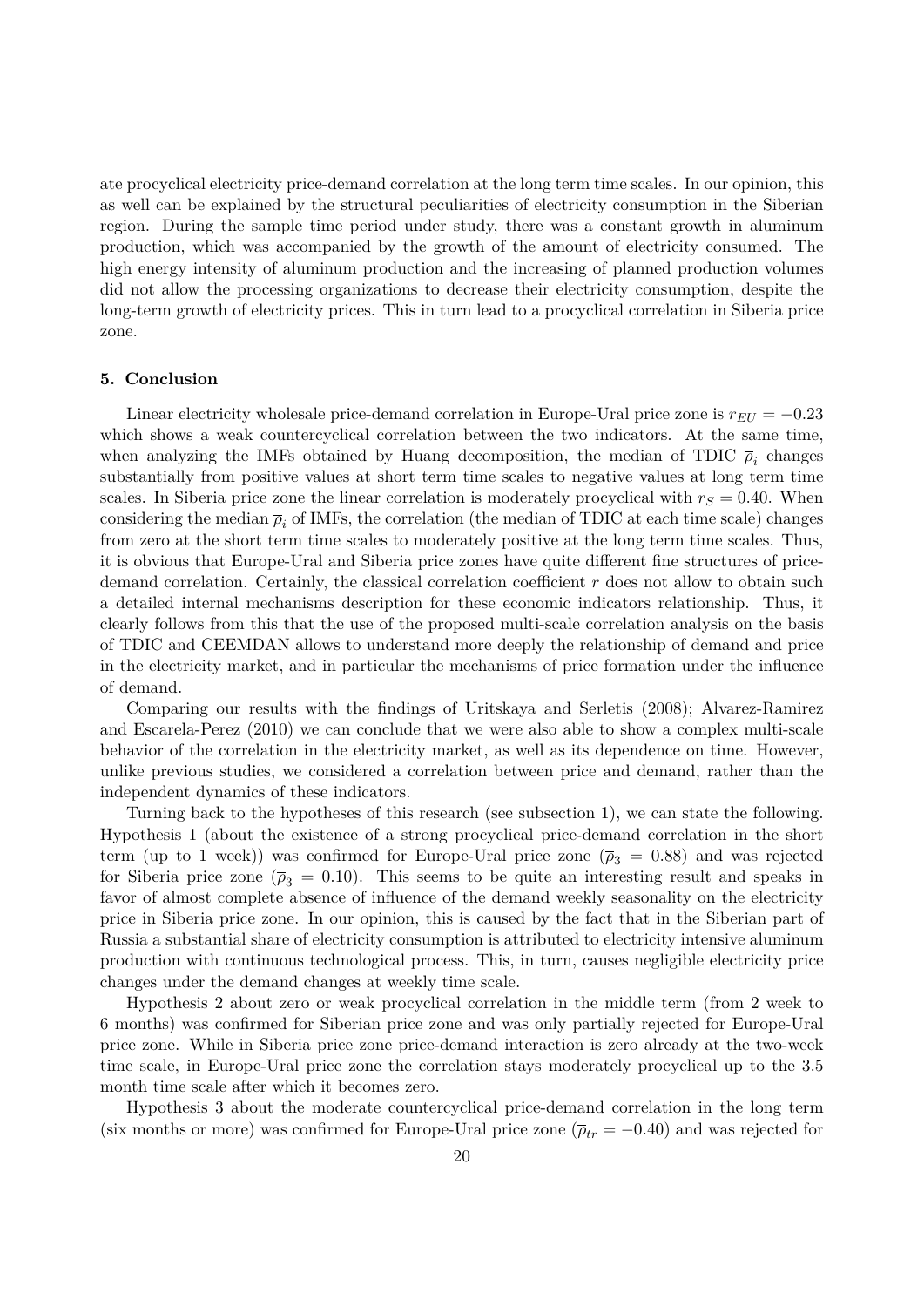Siberia price zone ( $\bar{\rho}_{tr} = 0.49$ ) in which the correlation at such time scales is moderately procyclical. This also seem to be quite an unusual result and allows to conclude that the long term growth of electricity price level in Siberia price zone does not cause the proportionate demand decrease (unlike in Europe-Ural price zone). In our opinion, it, again, is caused by the substantial share of aluminum production in the structure of Siberian electricity consumption. The long term growth of aluminum production and high electricity intensity of the technological process do not allow the processing enterprises to adequately respond to increases in electricity price level by lowering the demand for electricity. This can also be explained by the fact that in Europe-Ural price zone all the levers of manipulation are in the hands of suppliers whose number on the market is quite substantial and thus the actual possibilities for manipulation are limited on this free market. In Siberia price zone the main levers of manipulation are in the hands of major electricity consumers whose number on the market is quite small and the influence is substantial thus leading to a significant distortion of market mechanisms.

It is especially worth noting that the obtained significantly different results for Europe-Ural and Siberia price zones show that the need and the way of taking into account the influence on electricity price from the part of different demand seasonality types depend to large extent on the structure of electricity consumption on the corresponding electricity market. The presence of energy intensive enterprises among the electricity consumers on the market leads to violation of such well-known stylized fact as, for example, the influence of weekly seasonality on the prices.

## **6. Acknowledgements**

The authors are grateful to Evgenii V. Gilenko for his fruitful comments on the text of the paper. Responsibility for all errors and inaccuracies made by the authors rests solely on the part of the authors.

## **References**

- Alvarez-Ramirez, J., Escarela-Perez, R., 2010. Time-dependent correlations in electricity markets. Energy Economics 32 (2), 269–277.
- An, N., Zhao, W., Wang, J., Shang, D., Zhao, E., 2013. Using multi-output feedforward neural network with empirical mode decomposition based signal filtering for electricity demand forecasting. Energy 49, 279–288.
- Barlow, M., 2002. A diffusion model for electricity prices. Mathematical Finance 12, 287–289.
- Carmon, R., Coulon, M., 2014. A survey of commodity markets and structural models for electricity prices. Quantitative energy finance: modeling, pricing, and hedging in energy and commodity markets. Springer New York.
- Cartea, A., Figueroa, M., 2005. Pricing in electricity markets: a mean reverting. Jump diffusion model with seasonality. Applied Mathematical Finance 12 (4), 313–335.
- Cartea, A., Villaplana, P., 2008. Spot price modeling and the valuation of electricity forward contracts: The role of demand and capacity. Journal of Banking and Finance 32 (12), 2502–2519.
- Chen, N., Wu, Z., Huang, N., 2010. The time-dependent intrinsic correlation based on the empirical mode decomposition. Advances in Adaptive Data Analysis 2 (2), 223–265.
- Colominas, M., Schlotthauer, G., Torres, M., Flandrin, P., 2012. Noise-assisted EMD methods in action. Advances in Adaptive Data Analysis 4 (4).
- Coulon, M., Howison, S., 2009. Stochastic behavior of the electricity bid stack: from fundamental drivers to power prices. Energy Markets 2.
- Crowley, P., 2012. How do you make a time series sing like a choir? Extracting embedded frequencies from economic and financial time series using empirical mode decomposition. Studies in Nonlinear Dynamics and Econometrics 16 (5).
- De Jong, C., 2006. The nature of power spikes: a regime-switch approach. Studies in Nonlinear Dynamics and Econometrics 10 (3).